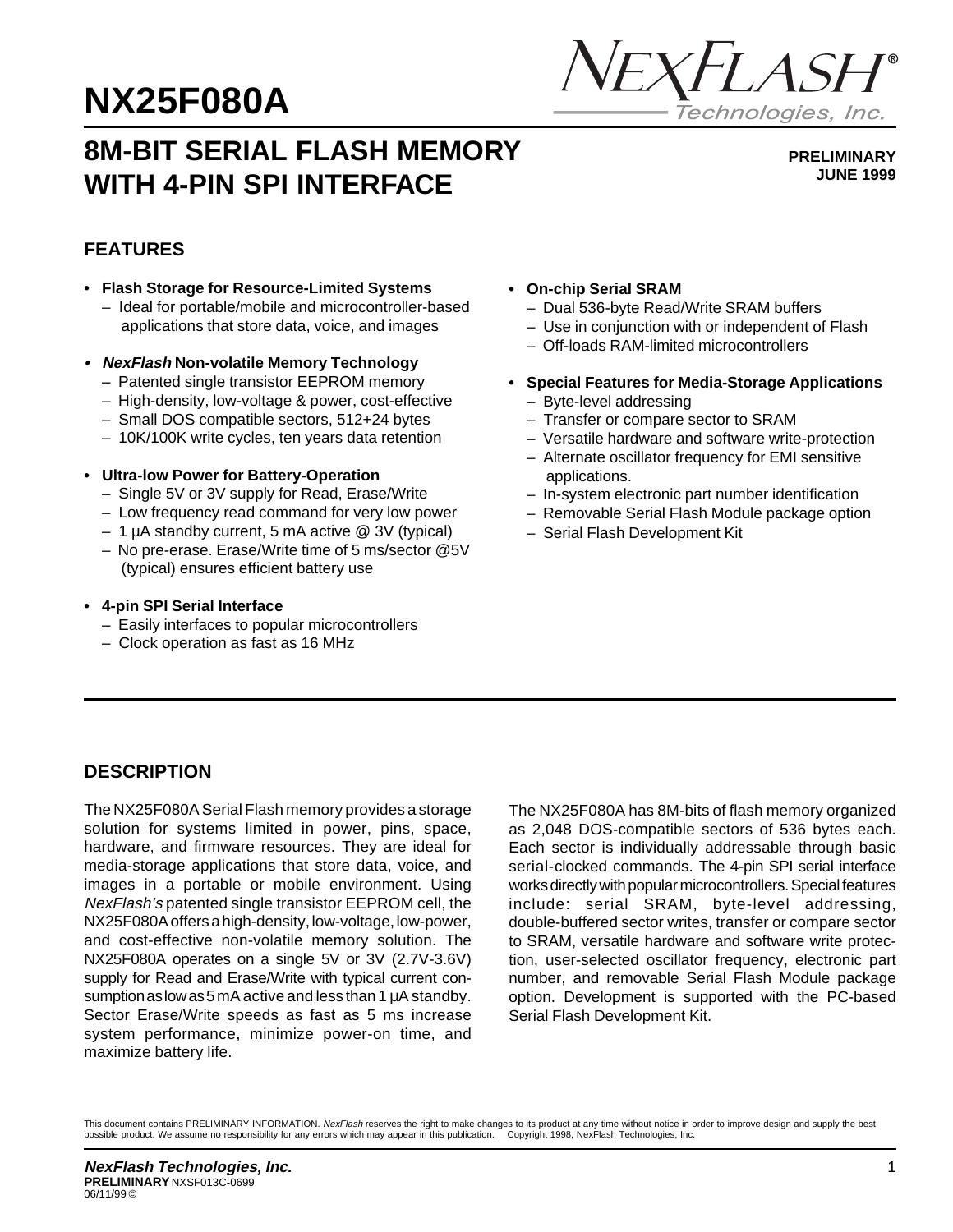

## **FUNCTIONAL OVERVIEW**

An architectural block diagram of the NX25F080A is shown in Figure 2. Key elements of the architecture include:

- SPI Interface and Command Set Logic
- Serial Flash Memory Array
- Serial SRAM and Program Buffer
- Write Protection Logic
- Configuration and Status Registers
- Device Information Sector



**Figure 2. NX25F080A Architectural Block Diagram**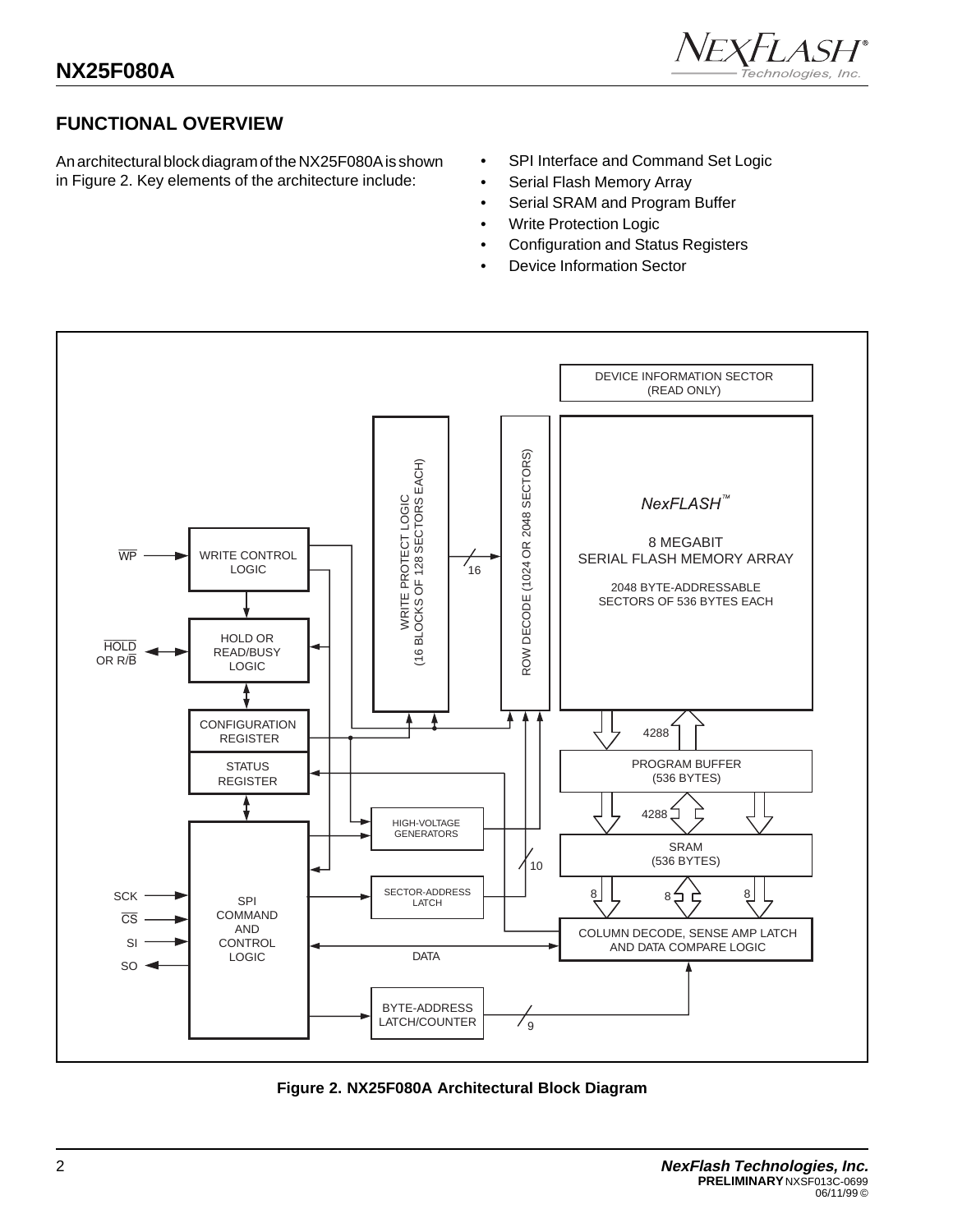## **Pin Descriptions**

#### **Package**

The NX25F080A is available in a 24/28-pin TSOP (Type II) surface mount package. See Figure 3 and Table 1 for pin assignments. All interface and supply pins are on one side of the package. The "No Connect" (NC) pins are not connected to the device, allowing the pads and the area around them to be used for routing PCB system traces. The 50 mil pin-to-pin spacing of the package eases assembly and pre-programming compared to other Flash devices that use 25 mil spacing. The NX25F080A is also available in a cost-effective and space-efficient removable Serial Flash Module package (see NX25Mxxx data sheet).

#### **Serial Data Input (SI)**

The SPI bus Serial Data Input (SI) provides a means for data to be written to (shifted into) the device.

#### **Serial Data Output (SO)**

The SPI bus Serial Data Output (SO) provides a means for data to be read from (shifted out of) the device during a read operation. When the device is deselected  $(\overline{CS}=1)$  or HOLD=0) the SO pin is in a high-impedance state.

#### **Serial Clock (SCK)**

All commands and data written to the Serial Input (SI) are clocked relative to the rising edge of the Serial Clock (SCK). By default all data read from the Serial Data Output (SO) is clocked relative to the falling edge of SCK, allowing compatibility with standard SPI systems. The user may specify







reading relative to the rising edge of SCK by changing the setting of the RCE bit in the Configuration Register (see Figure 6). Clock rates of up to 16 MHz for 5V devices and up to 8 MHz for 3V devices are supported.

#### **Chip Select (**CS**)**

The NX25F080A is selected for operation when the Chip Select Input  $(\overline{CS})$  is asserted low. Upon power-up, an initial low to high transition of  $\overline{CS}$  is required before any command sequence will be acknowledged. The device can be de-selected to a non-active state when  $\overline{\text{CS}}$  is brought high. Once deselected, the SO pin will enter a high-impedance state and power consumption will decrease to standby levels unless programming is in process, in which case standby will resume when programming is complete.

#### **Write Protect (**WP**)**

The Write Protect Input  $(\overline{WP})$  works in conjunction with the write protect range set in the Configuration Register bits. When  $\overline{WP}$  is asserted (active LOW) the entire Flash memory array is write protected. When HIGH, any Flash memory sector can be written to unless its address is within the write protect range that is set in the Configuration Register.

#### **Hold or Ready/Busy (**HOLD **or R/**B**)**

This multi-function pin can serve either as a Hold Input (HOLD) or as a Ready-Busy Output (R/B). The pin function is user-programmable via the non-volatile Configuration Register. Factory-programmed as a no connect, the pin can be reconfigured as a Ready/Busy output or as a Hold input by setting the Configuration Register. See the Configuration Register section of this data sheet for further details. Warning: this pin is tied low in the Serial Flash Module and must be left as a no connect (NC).

#### **Power Supply Pins (Vcc and Gnd)**

The NX25F080A support single power supply read and erase/write operations in 5V and 3V Vcc versions. Typical active power is as low as 5 mA for 3V versions with standby current in the 1 µA range.

#### **Table 1. Pin Descriptions**

| SI                     | Serial Data Input              |
|------------------------|--------------------------------|
| SO                     | Serial Data Output             |
| <b>SCK</b>             | Serial Clock Input             |
| $\overline{\text{CS}}$ | <b>Chip Select Input</b>       |
| WP                     | Write Protect Input            |
| Hold, R/B              | Hold Input or Read Busy Output |
| Vcc                    | <b>Power Supply</b>            |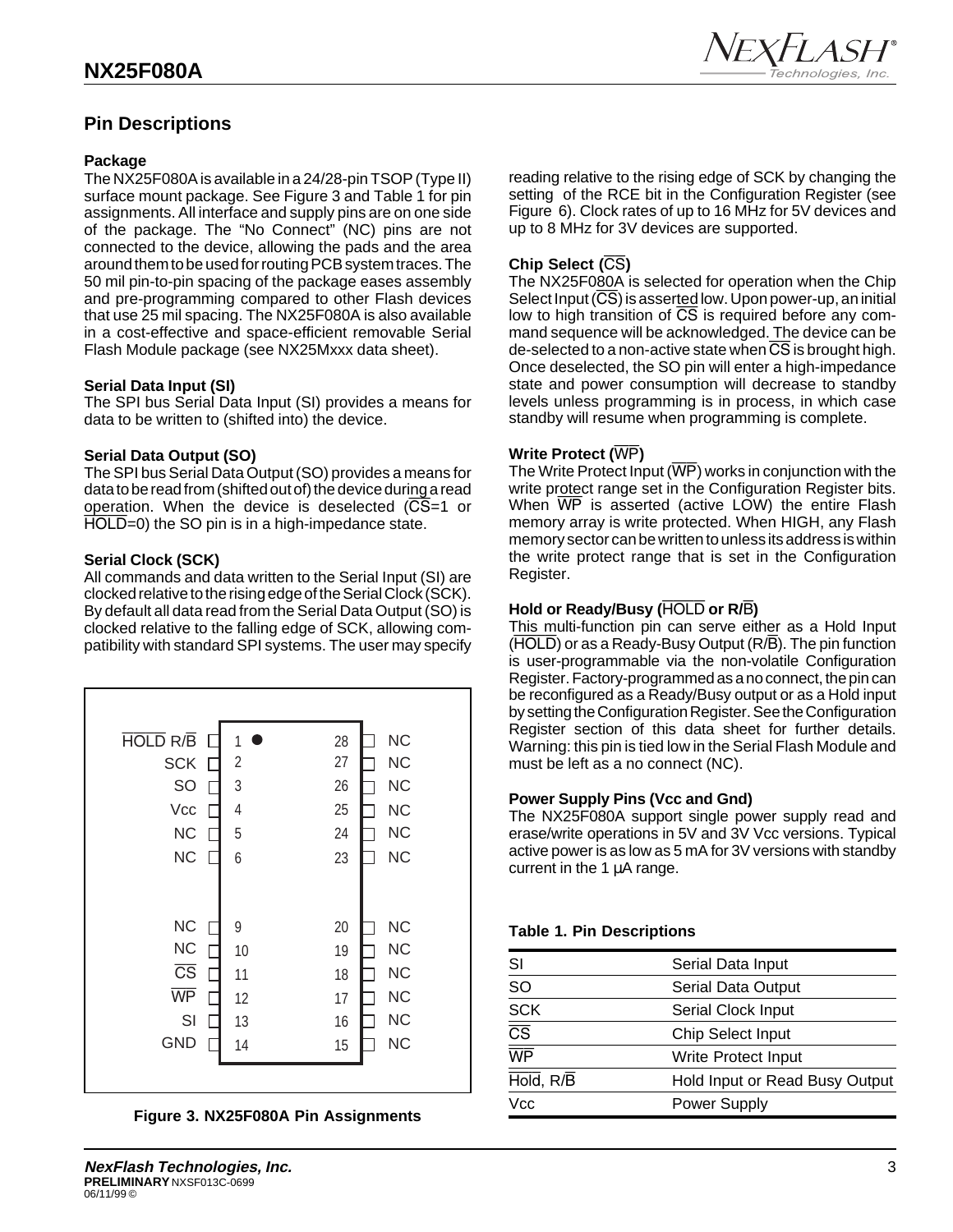

## **Serial Flash Memory Array**

The NX25F080A Serial Flash memory array is organized as 2,048 sectors of 536 bytes (4,288 bits) each, as shown in Figure 4. The 536 bytes offer a convenient format for applications that store and transfer data in a DOS compatible sector size of 512 bytes. The additional 24 bytes per sector are provided for user-specified sector management such as header, checksum, CRC, or other related application requirements.

The Serial Flash memory of the NX25F080A is byte-addressable. That is, each sector is individually addressable and each byte within a sector is individually addressable. This allows a single byte, or specified sequence of bytes, to be read without having to clock an entire 536-byte sector out of the device. Data can be read directly from a sector in the flash memory array by issuing a Read from Sector command from the SPI bus. Data can be written to a sector in the Flash memory array by means of the Serial SRAM using a Write to Sector command or a Transfer SRAM to Sector command.

After a sector has been written, the memory array will become busy while it is programming the specified non-volatile memory cells of that sector. This busy time will not exceed twp  $(-5 \text{ ms}$  for 5V devices), during which time the Flash array is unavailable for read or write access. The device can be tested to determine the array's availability using the Ready/Busy status that is available during most read commands, via the Status Register, or on the Ready/Busy pin. Note that the SRAM is always available, even when the memory array is busy. See the Serial SRAM section for more details.

The NX25F080A does not require pre-erase. Instead, the device incorporates an auto-erase-before-write feature that automatically erases the addressed sector at the beginning of the write operation. This allows for fast and consistent programming times. It also simplifies firmware support by eliminating the need for a separate pre-erase algorithm and the complex management of disproportional erase and write block sizes commonly found in other devices.



**Figure 4. NX25F080A Serial Flash Memory Array**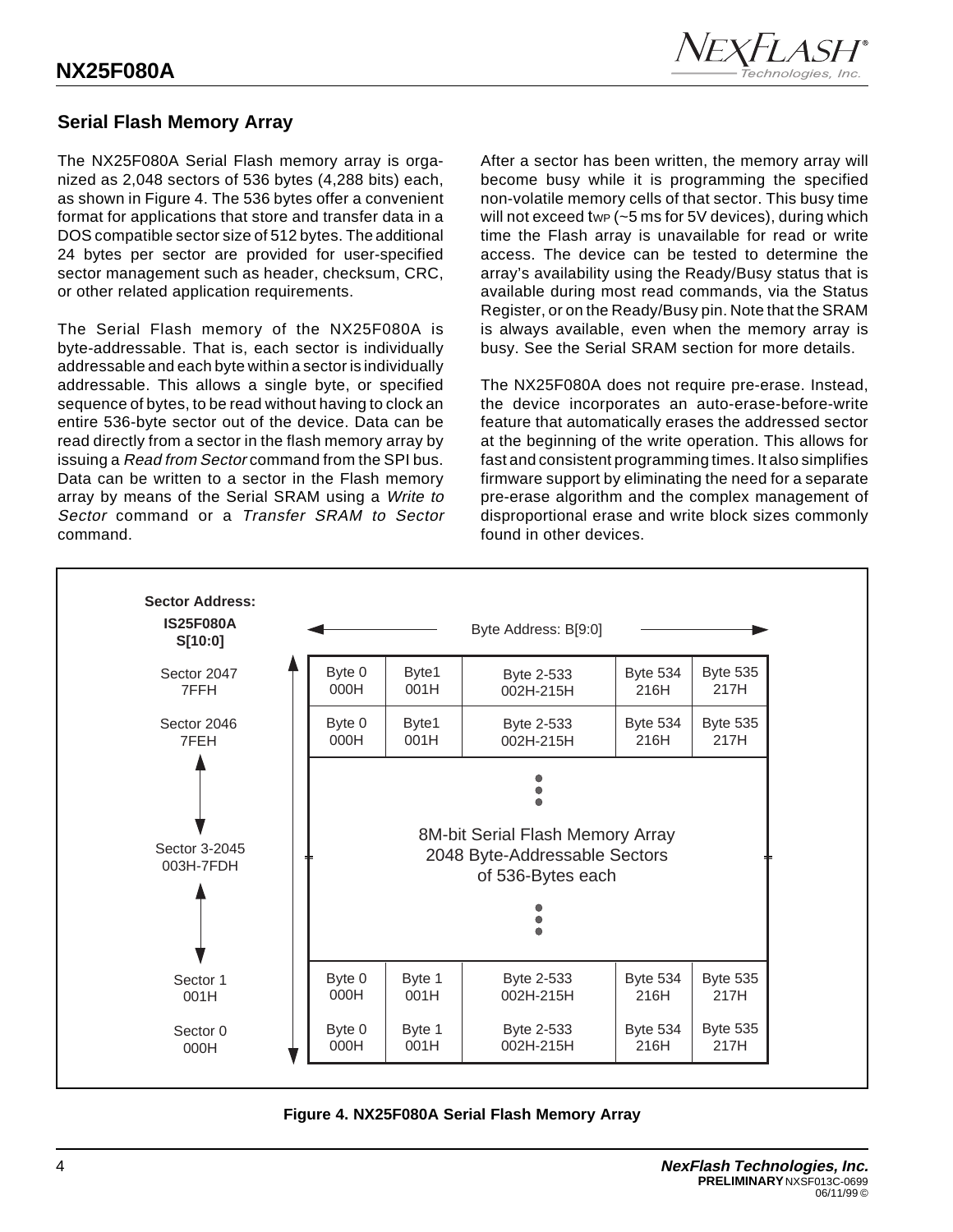

## **Serial SRAM and Program Buffer**

One of the most powerful features of the NX25F080A is the integrated Serial SRAM and its associated Program Buffer. Together, the 536-byte Serial SRAM and 536-byte Program Buffer provide up to 1072 bytes of usable SRAM storage. The SRAM can be used in conjunction with the Flash memory or independently.

The main purpose of the Serial SRAM is to serve as the primary buffer for sector data to be written into the Serial Flash memory array. Using the Write to Sector command, data is first shifted into the SRAM from the SPI bus. When the command sequence has been completed, the entire 536-bytes is transferred to the Program Buffer. The Program Buffer supports the array during the Erase/Write cycle (tWP), freeing the SRAM to accept new data. This double-buffering scheme increases

erase/write transfer rates and can eliminate the need for external RAM buffers (Figure 5).

The SRAM is fully byte-addressable. Thus, the entire 536-bytes, a single byte, or a sequence of bytes can be read from, or written to the SRAM. This allows the SRAM to be used as a temporary work area for read-modify-write operations prior to a sector write.

The Transfer Sector to SRAM command allows the contents of a specified sector of Flash memory to be moved to the SRAM. This can be useful when only a portion of a sector needs to be altered. In this case the sector is first transferred to the SRAM, where modifications are made using the Write to SRAM command. Once complete, a Transfer SRAM to Sector command is used to update the sector.



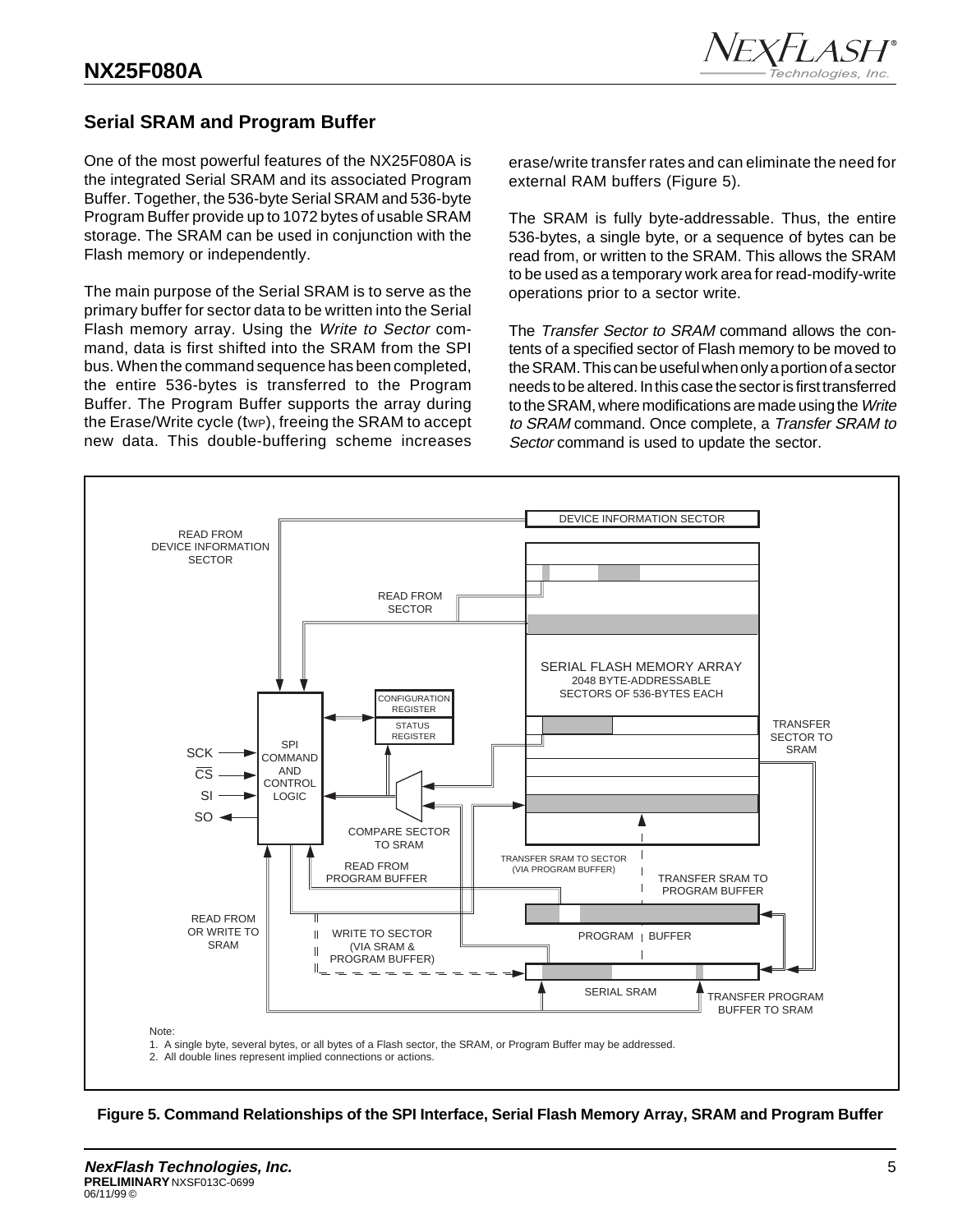The Compare Sector command allows the contents of the SRAM to be compared with the specified sector in memory. The result of the compare is set in the Status Register. This command can be useful for verifying a sector after write (see High Data Integrity Applications towards the end of this data sheet). It is also useful when rewriting multi-sector files that have only minor changes from the previous write. If the new data in the SRAM is the same as the previously written data, the sector write can be skipped. Used in this way, the command saves time that would have been used for re-programming. It also extends the endurance of the Flash memory cells.

#### **Using the SRAM independently of Flash Memory**

The SRAM can be used independently of the Flash memory operations for look-up tables, variable storage, or scratch-pad purposes. If the Flash memory needs to be written to while the SRAM is being used for a different purpose, the contents can be temporarily stored to a sector and then transferred back again when needed. The SRAM can be especially useful for RAM-limited microcontrollerbased systems, eliminating the need for external SRAM and freeing pins for other purposes. It can also make it possible to use small pin-count microcontrollers, since only a few pins are needed for the interface instead of the 20-40 pins required for parallel bus-oriented Flash devices.

If more than 536 bytes of SRAM are needed, the Transfer SRAM to Program Buffer, Transfer Program Buffer to SRAM,

and the Read Program Buffer commands can be used to expand the storage to 1072 bytes. In this mode of operation, all writes must be handled through the 536-byte SRAM and the Program buffer is essentially used as a stack.

## **Write Protection**

The NX25F080A provide advanced software and hardware write protection features. Software-controlled write protection of the entire array is handled using the Write Enable and Write Disable commands. Hardware write protection is possible using the Write Protect pin  $(\overline{WP})$ . Write-protecting a portion of Flash memory is accommodated by programming a write protect range in the Configuration Register. For applications needing a portion of the memory to be permanently write-protected, a one-time programmable write protection feature is supported. Contact NexFlash for further information.

## **Configuration Register**

The Configuration Register stores the current Configuration of the HOLD-R/B pin, read clock edge, write protect range, and alternate oscillator frequency (Figure 6). The Configuration Register is accessed using the Write and Read Configuration Register commands. A non-volatile register, the Configuration Register will maintain its setting even when power is removed.



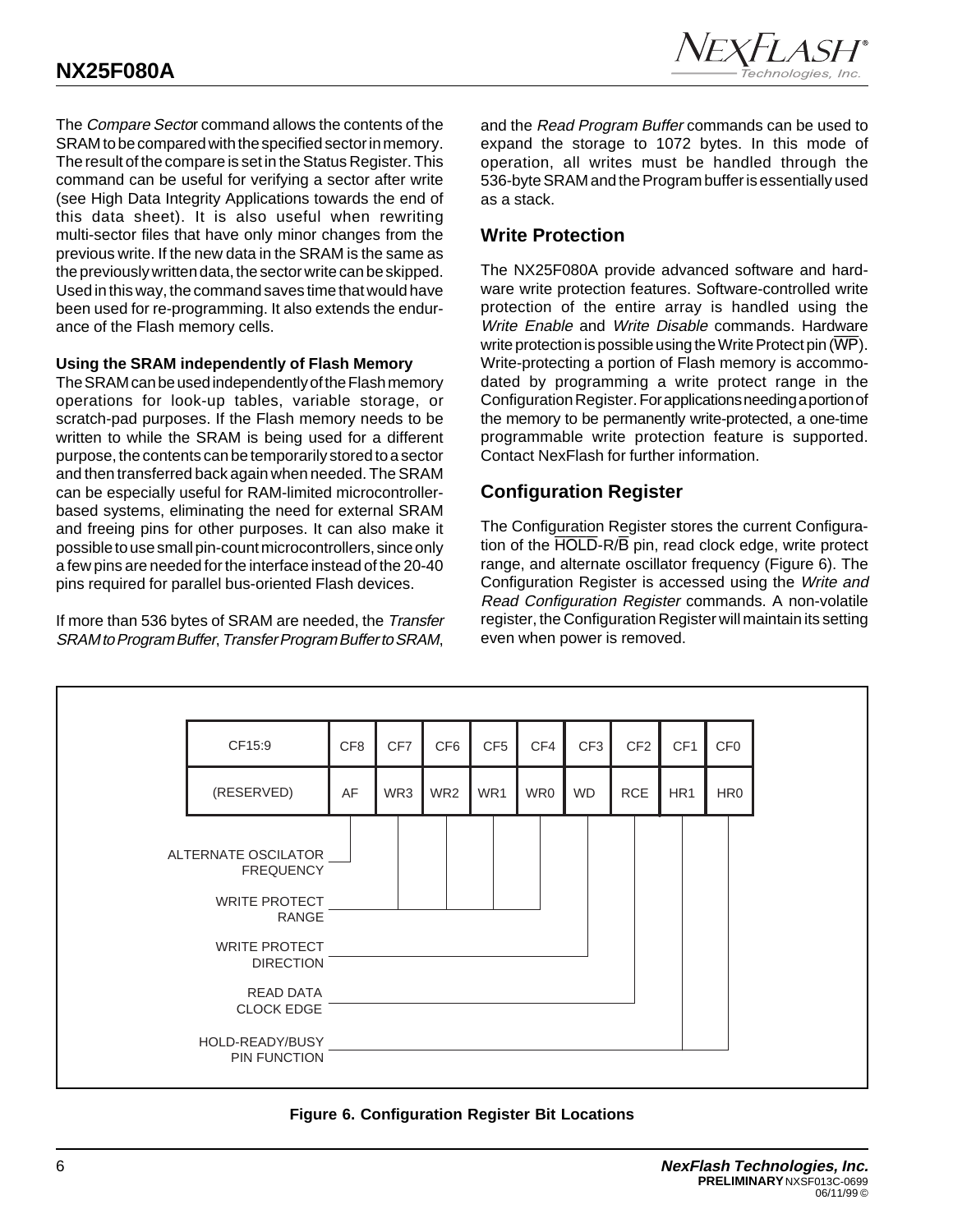

The factory default setting for bits CF8-CF0 is: 0 0000 1001 B (write protect range = none, read uses falling edge of the clock, and pin  $1 = no$  connect). Bits CF15-CF9 are reserved. When writing to the configuration register CF15-CF9 should be 0. When reading, the settings of CF15-CF9 should be ignored.

Standard write endurance rating of the memory array allows for 10,000 erase/write cycles per sector. Extended endurance to 100,000 cycles is possible using ECC techniques like those provided in the Serial Flash Development Kit. The rating of the Configuration Register EEPROM cells is 1,000 write cycles. This is more than adequate considering the configuration seldom needs to be changed. To minimize writes to the Configuration Register, the Configuration Register should be read upon power-up to determine if a change is required. If no change is needed, the Write Configuration command can be skipped. This process will extend the life of the Configuration Register and save processing time (Figure 7).

#### **Alternate Oscillator Frequency, AF**

Flash memory devices have charge pump oscillators to generate internal high-voltages used for programming non-volatile memory cells. In some applications, the oscillator frequency of the charge pump may cause noise interference. To solve this problem, an alternate oscillator frequency (AF) can be selected by setting bit CF[8] of the Configuration Register. The alternate frequency is a non-harmonic frequency of the standard oscillator. The factory default setting is for the standard oscillator frequency, AF equal to 0.

AF=0 Standard Oscillator Frequency is used. AF=1 Alternate Oscillator Frequency is used.

#### **Write Protect Range and Direction, WR[3:0], WD**

The write protect range and direction bits WR[3:0] and WD are located at configuration bits CF[7:4] and CF[3] respectively. The write protect range and direction bits select how the array is protected. They work in conjunction with the  $\overline{WP}$  input pin, valid only if  $\overline{WP}$  is inactive (high). WR[3:0] divides the array into 16 sector blocks and defines which are to be protected. The NX25F080A has 16 blocks of 128 sectors each (64K bytes). The WD bit specifies whether the protected block range starts from the first sector, address 0 (000H), or from the last sector (7FFH). Table 2 lists the write protect sector range as set by the Configuration bits. Once protected, all further writes to sectors within the range will be ignored. The factory default setting is with no write protected sectors,  $WR = [0,0,0,0]$  and  $WD=1$ .

#### **Read Clock Edge, RCE**

The read clock edge bit (RCE) is located at configuration bit location CF[2]. It selects which edge of the clock (SCK) is used while reading data out of the device. Although the SPI protocol specifies that data is written during the rising edge and read on the falling edge of the clock, if required, the output can be driven on the rising edge of the clock by setting the Configuration Registers RCE bit to a 1. Using the rising edge of clock for data reads may be beneficial to the timing of some high speed systems. The factory default setting is the falling edge of SCK.

RCE=0 Read data is output on the falling edge of SCK. RCE=1 Read data is output on the rising edge of SCK.



**Figure 7. Flow Chart for Checking the Configuration Register upon Power-up**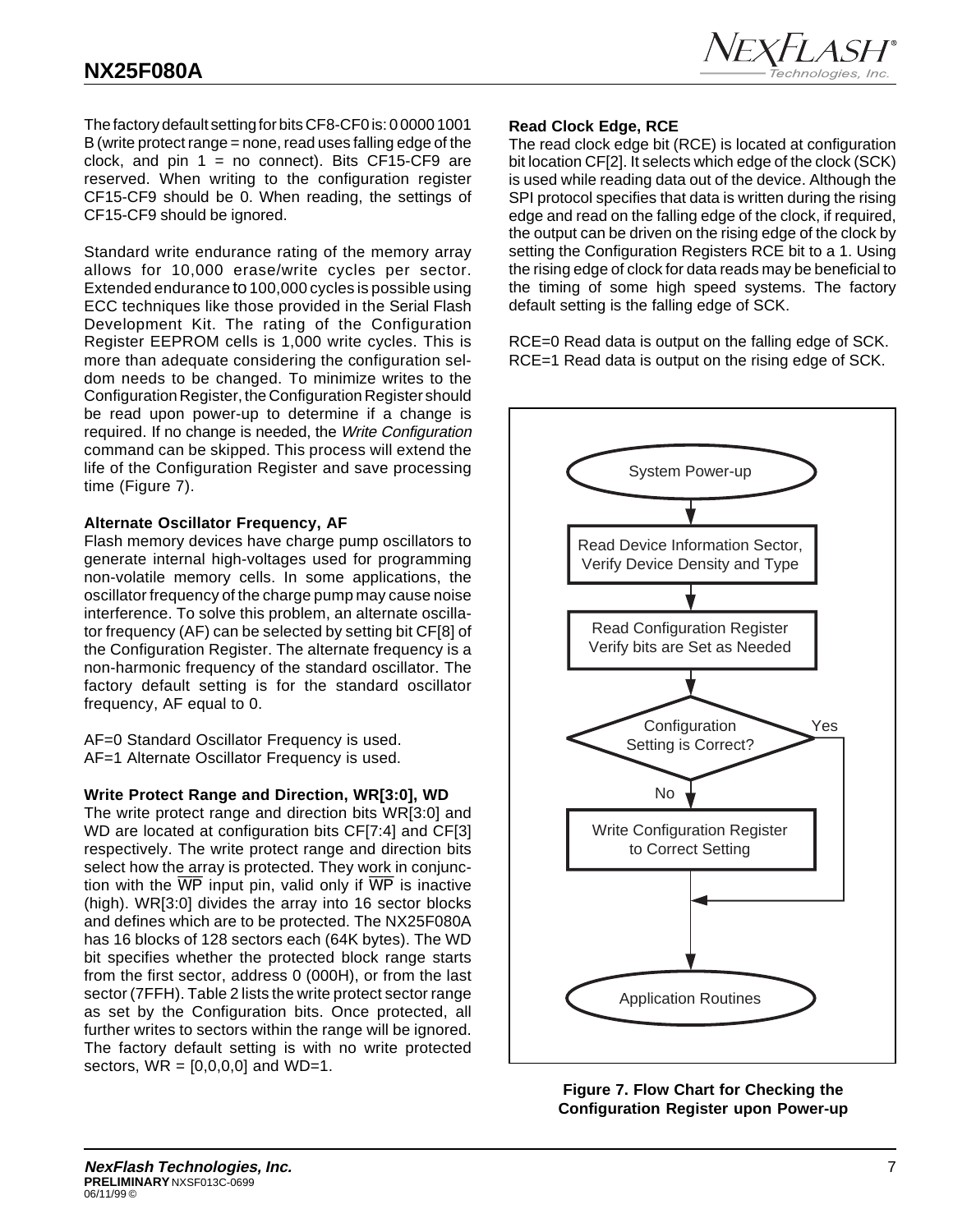|   | <b>Write Protect</b><br><b>Range Config. Bits</b> |   |   |              | <b>Write Protected Sectors</b> |
|---|---------------------------------------------------|---|---|--------------|--------------------------------|
|   | <b>WR3 WR2 WR1 WR0</b>                            |   |   | $WD=0$       | $WD=1$                         |
| 0 | 0                                                 | 0 | 0 | ALL          | None                           |
| 0 | 0                                                 | 0 | 1 | 000 - 6FFH   | 700 - 7FFH                     |
| 0 | 0                                                 | 1 | 0 | 000 - 67FH   | 680 - 7FFH                     |
| 0 | 0                                                 | 1 | 1 | 000 - 5FFH   | 600 - 7FFH                     |
| 0 | 1                                                 | 0 | 0 | 000 - 57FH   | 580 - 7FFH                     |
| 0 | 1                                                 | 0 | 1 | 000 - 4FFH   | 500 - 7FFH                     |
| 0 | 1                                                 | 1 | 0 | 000 - 47FH   | 480 - 7FFH                     |
| 0 | 1                                                 | 1 | 1 | 000 - 3FFH   | 400 - 7FFH                     |
| 1 | 0                                                 | 0 | 0 | 000 - 37FH   | 380 - 7FFH                     |
| 1 | 0                                                 | 0 | 1 | 000 - 2FFH   | 300 - 7FFH                     |
| 1 | 0                                                 | 1 | 0 | $000 - 27FH$ | 280 - 7FFH                     |
| 1 | 0                                                 | 1 | 1 | 000 - 1FFH   | 200 - 7FFH                     |
| 1 | 1                                                 | 0 | 0 | 000 - 17FH   | 180 - 7FFH                     |
| 1 | 1                                                 | 0 | 1 | 000 - 0FFH   | 100 - 7FFH                     |
| 1 | 1                                                 | 1 | 0 | 000 - 07FH   | 080 - 7FFH                     |
|   |                                                   |   | 1 | <b>NONE</b>  | ALL                            |

#### **Table 2. Write Protect Range Sector Selection (Hex)**

## HOLD**-R/**B**, HR[1:0]**

The Hold-Ready/Busy (HOLD-R/B) bits HR1 and HR0 are located at bits CF[1:0] of the Configuration Register. These two bits select one of four possible functions: no connect, HOLD input, R/B Output, or R/B Output with open drain. The factory setting for the pin is "No Connect". Warning: this pin is tied low in the Serial Flash Module and must be left as a no connect (NC) for Serial Flash Module Applications.

#### **HR1 HR0 Pin Configuration**

| $\Omega$     | O | <b>HOLD</b> input       |
|--------------|---|-------------------------|
| <sup>0</sup> |   | No Connect              |
|              | O | R/B Output (Open Drain) |
|              |   | $R/\overline{B}$ Output |
|              |   |                         |

Configured as a R/B output, the pin can serve as a system interrupt. When R/B is high the array is ready to be programmed. When R/B is low, it is busy programming. If configured with an open-drain, an external pull-up resistor should be used.

As a **HOLD** input, the pin can be used in conjunction with the  $\overline{CS}$  and SCK pin to suspend a serial command sequence without resetting the command. This can be

useful if a command is in process and a higher priority task on the same SPI bus needs to be attended to. To suspend a command,  $\overline{HOLD}$  must be brought low while  $\overline{CS}$  and SCK are low. With HOLD low, further data on the SI pin is ignored (even while SCK is clocked) and the SO pin goes to a high impedance state. To resume the command sequence, HOLD must be brought high when  $\overline{CS}$  and SCK are low. See timing diagrams

## **Status Register Bit Descriptions**

The Status Register provides status of the Flash array's Ready/Busy condition  $(R/\overline{B})$ , transfers between the SRAM and program buffer  $(TX)$ , Write-Enable/Disable  $(\overline{WE})$ , and Compare Not Equal (CNE). The register can be read using the Read Status Register command (Figure 8).

#### **Ready/Busy Status, BUSY**

The BUSY status bit is located at bit ST[7] of the Status Register. Testing the BUSY bit is one of several ways to check Ready/Busy status of the array. At power-up the BUSY bit is reset to 0.

BUSY=1 The memory array is busy programming. BUSY=0 The memory array is ready for further use.

#### **SRAM and Program Buffer Transfer, TR**

The TR status bit is located at bit ST[6] of the Status Register. The bit provides status primarily for use during the Transfer SRAM to Program Buffer command and Transfer Program Buffer to SRAM command. An active state 1 indicates a transfer is in process and the SRAM or Program Buffer are not available for use. The device will indicate a BUSY state while the TR bit is active. Upon power up the TR bit resets to 0.

TR=1 SRAM and Program Buffer Transferring. TR=0 SRAM and Program Buffer Not Transferring.

#### **Write Enable/Disable, WE**

The WE status bit is located at bit ST[4] of the Status Register. The bit provides write protect status of global Write Enable and Write Disable commands. Upon power up the WE bit resets to 0.

WE=1 Write Enabled, array can be written to. WE=0 Write Disabled, array can not be written to.

The WE status bit can also be used to determine the state of the WP (write protect) pin. This can be done by first issuing the Write Enable Command and then reading the WE status bit. If the status bit indicates a "0" (write disabled) then the WP pin is likely held low.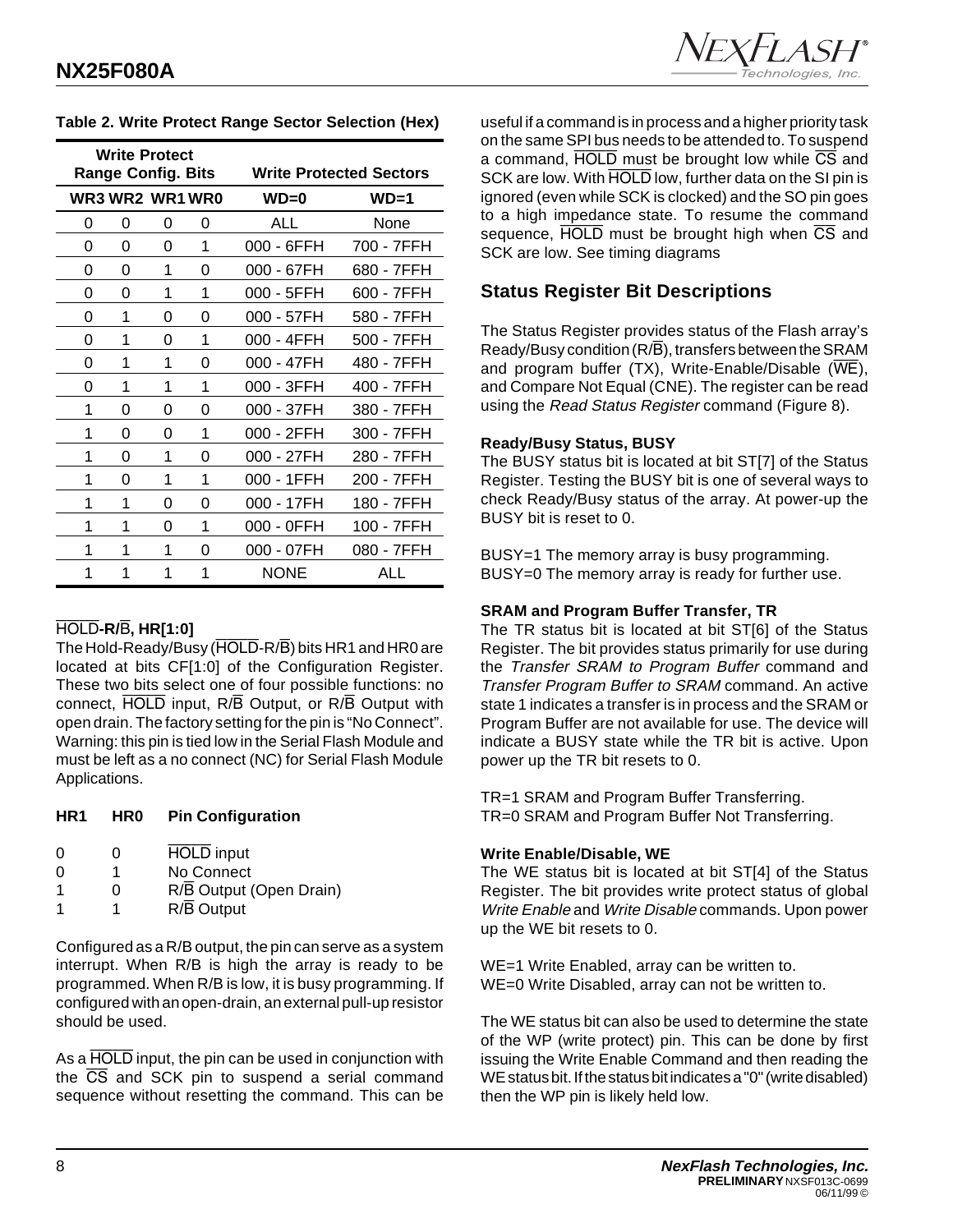



**Figure 8. Status Register Bit Locations**

#### **Compare Not Equal, CNE**

The CNE status bit is located at bit ST[3] of the Status Register. The bit provides a cumulative comparison result during a Compare Sector with SRAM command. The CNE bit is reset to a 0 upon power-up or after a *Clear Compare* Bit command is executed.

CNE = 1 Sector & SRAM contents are not equal. CNE = 0 Sector & SRAM are equal or CNE bit reset.

## **Command Set**

The NX25F080A has a powerful command set that is fully controlled through the SPI bus. Command relations are shown in Figure 5 and a list of commands and their associated address, status, clock, and data bytes are shown in Table 3. Detailed clock timing of the Read Sector and Write Sector command sequences is shown in Figures 10 and 11.

After power up, a device enters an idle state that will maintain until  $\overline{CS}$  pin is asserted low. All commands are entered from the SPI serial data input (SI) pin on the rising edge of SCK while  $\overline{CS}$  is asserted low. All command, address, and configuration bits are shifted into the device with most-significant-bit-first. Data bits read from the device are shifted out with least significant byte first (i.e., byte-00H, byte-01H,...). The bit order within each byte is most-significant-bit first (i.e.,D7,...D0). All commands are completed by asserting the  $\overline{CS}$  pin high.

Note that the entire 536-byte contents of a Flash sector, the SRAM, or Program Buffer does not have to be accessed all at once. Read, Write, Transfer, and Compare commands allow for byte addressing. Thus a single byte, or clocked sequence of bytes, can be accessed at any starting location within the 536-byte boundary as specified by the byte-address field.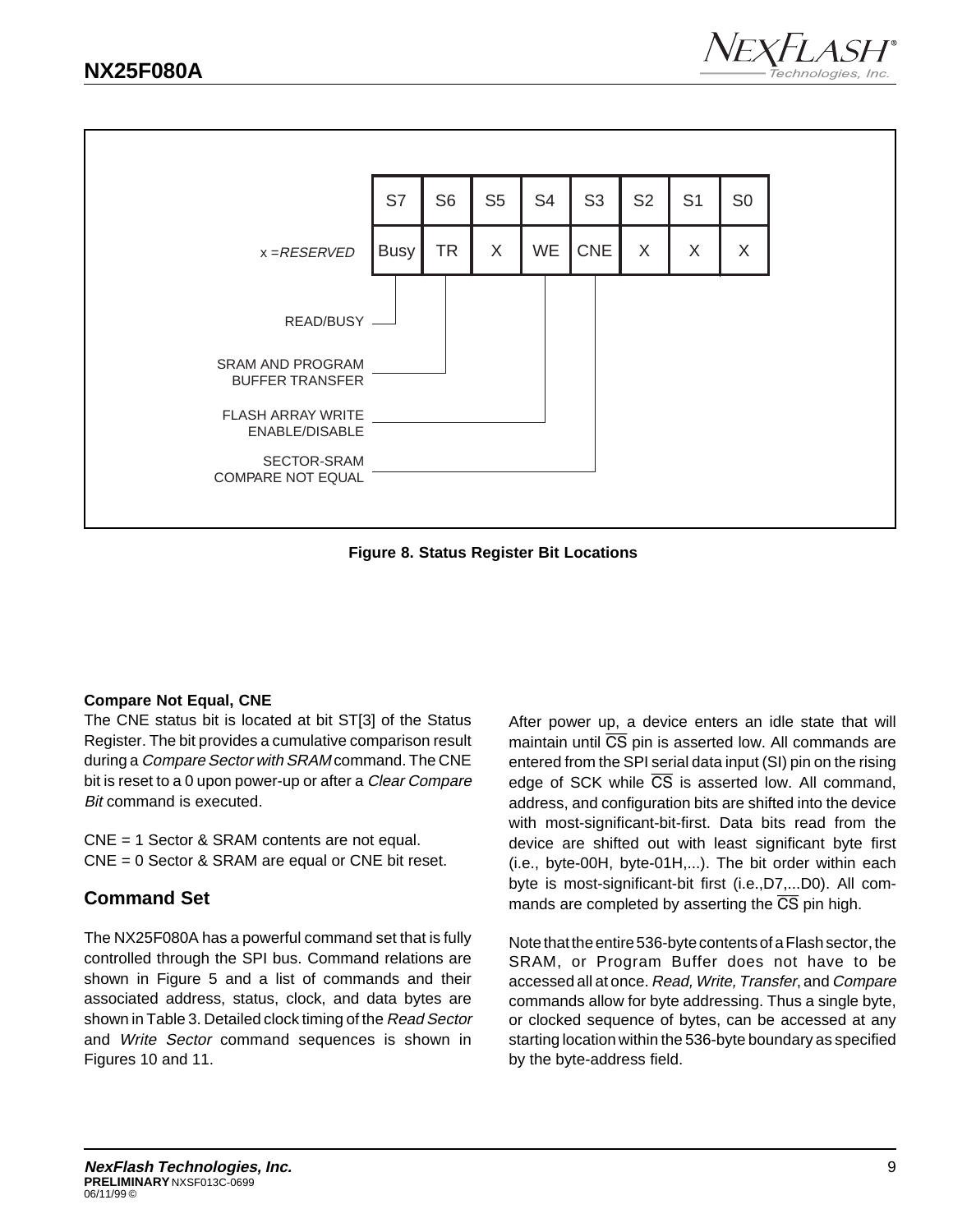## **NX25F080A**





**Figure 10. Read from Sector Command Sequence**



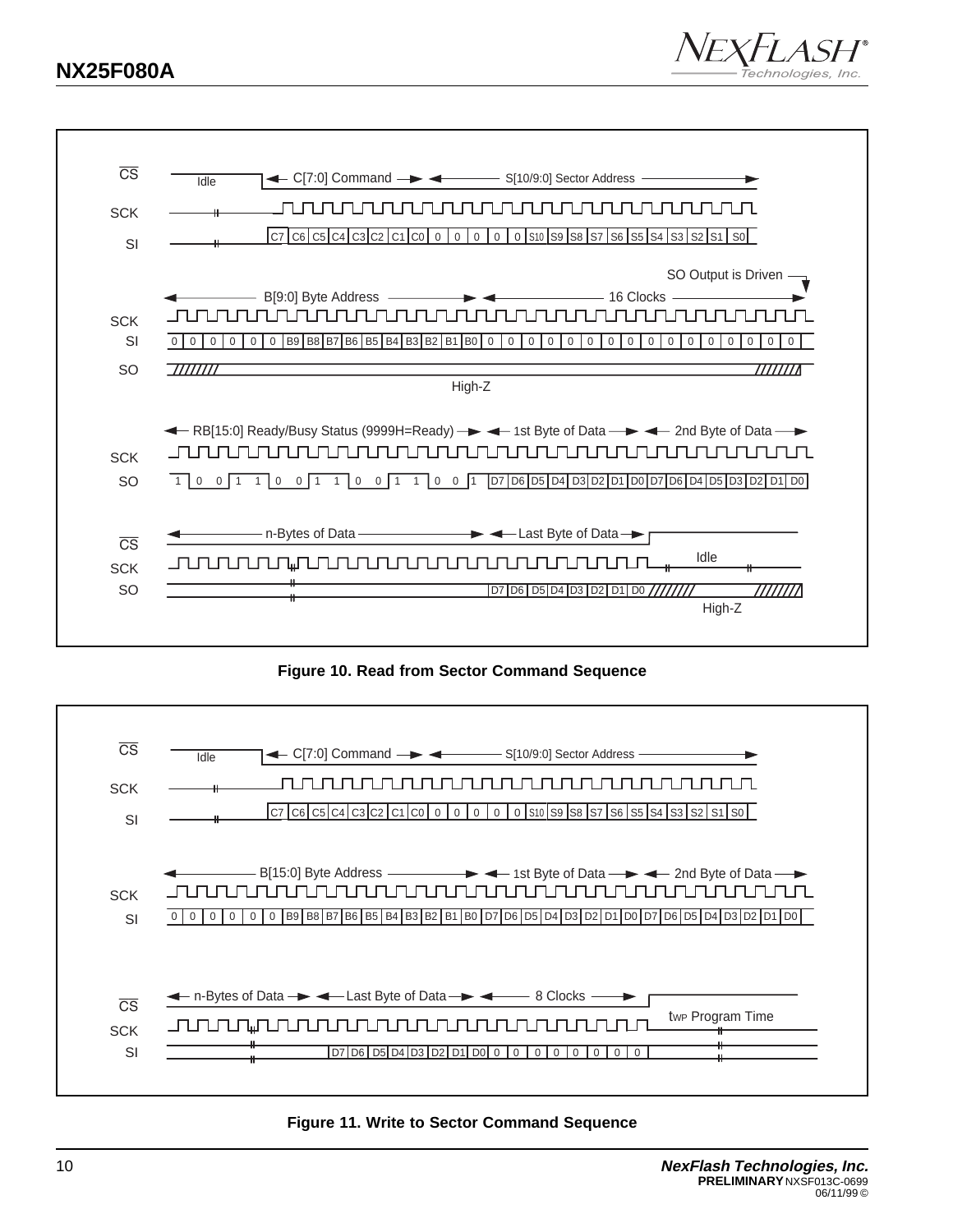## **NX25F080A**



#### **Table 3. Command Set for the NX25F080A Serial Flash Memory**

|                     |                                 |                 | n-bytes                                   |
|---------------------|---------------------------------|-----------------|-------------------------------------------|
| <b>Command Name</b> | $\vert$ Byte 0 $\vert$ Byte 1-2 | <b>Byte 3-4</b> | ( <i>italics indicate device output</i> ) |

#### **Serial Flash Sector Commands**

| Read from Sector                | 52H | sector addr. | byte add. | 0000H               | ready/busy | read data |                     |
|---------------------------------|-----|--------------|-----------|---------------------|------------|-----------|---------------------|
| Read from Sector Low Frequency  | 51H | sector addr. | byte add. | 0000H               | ready/busy | read data |                     |
| Write Enable*                   | 06H | 00H          |           |                     |            |           |                     |
| Write Disable*                  | 04H | 00H          |           |                     |            |           |                     |
| Write to Sector                 | F3H | sector addr. | byte add. | write data          |            | 00H       |                     |
| <b>Transfer SRAM to Sector</b>  | F3H | sector addr. | 0000H     |                     |            |           |                     |
| <b>Transfer Sector to SRAM</b>  | 54H | sector addr. | byte add. | clock 00H per byte  |            | 00H       |                     |
| <b>Compare Sector with SRAM</b> | 86H | sector addr. | byte add. | ready/busy<br>0000H |            |           | bit compare of data |

#### **Serial SRAM Program Buffer Commands**

| Write to SRAM**               | 82H | 0000H | byte add. |       | write data | 00H |           |
|-------------------------------|-----|-------|-----------|-------|------------|-----|-----------|
| Read from SRAM*               | 81H | 0000H | byte add. | 0000H | read/busy  |     | read data |
| Transfer SRAM to Prog. Buffer | 92H | 0000H | 0000H     | 0000H |            |     |           |
| Transfer Prog. Buffer to SRAM | 55H | 0000H | 0000H     | 0000H |            |     |           |
| Read from Program Buffer      | 91H | 0000H | byte add. | 0000H | ready/busy |     | read data |

#### **Configuration and Status Commands**

| Read Configuration Register*        | 8BH | 0000H         | 0000H | 0000H | ready/busy | configuration |  |
|-------------------------------------|-----|---------------|-------|-------|------------|---------------|--|
| <b>Write Configuration Register</b> | 8AH | configuration | 0000H |       |            |               |  |
| Read Status Register*               | 83H | 0000H         | 0000H | 0000H | ready/busy | status        |  |
| Clear Compare Status*               | 89H | 0000H         |       |       |            |               |  |
| Read Device Information Sector      | 15H | 0000H         | 0000H | 0000H | ready/busy | readdata      |  |

#### **Notes:**

1. \* Command may be used when device is busy

2. \*\* Command may not be used when device is busy and TR bit=0

## **SERIAL FLASH MEMORY COMMANDS:**

#### **Read from Sector**

Reading from a sector is accomplished by first bringing  $\overline{\text{CS}}$ low then shifting in the Read from Sector command (52H) followed by its 16-bit "sector-address" field. Although the sector-address field is 16-bits, only bits S[10:0] for the NX25F080A (0-7FFH) are used. The uppermost sector address bits are not used but must be clocked using 0 for data. Next a 16-bit "byte-address" field is clocked into the device to designate the starting location within the 536-byte sector. Only B[9:0] of the byte-address field are used; the uppermost bits are not used but must be clocked in (use 0 for data). Only byte-addresses of 0 to 217H (536 bytes) are valid.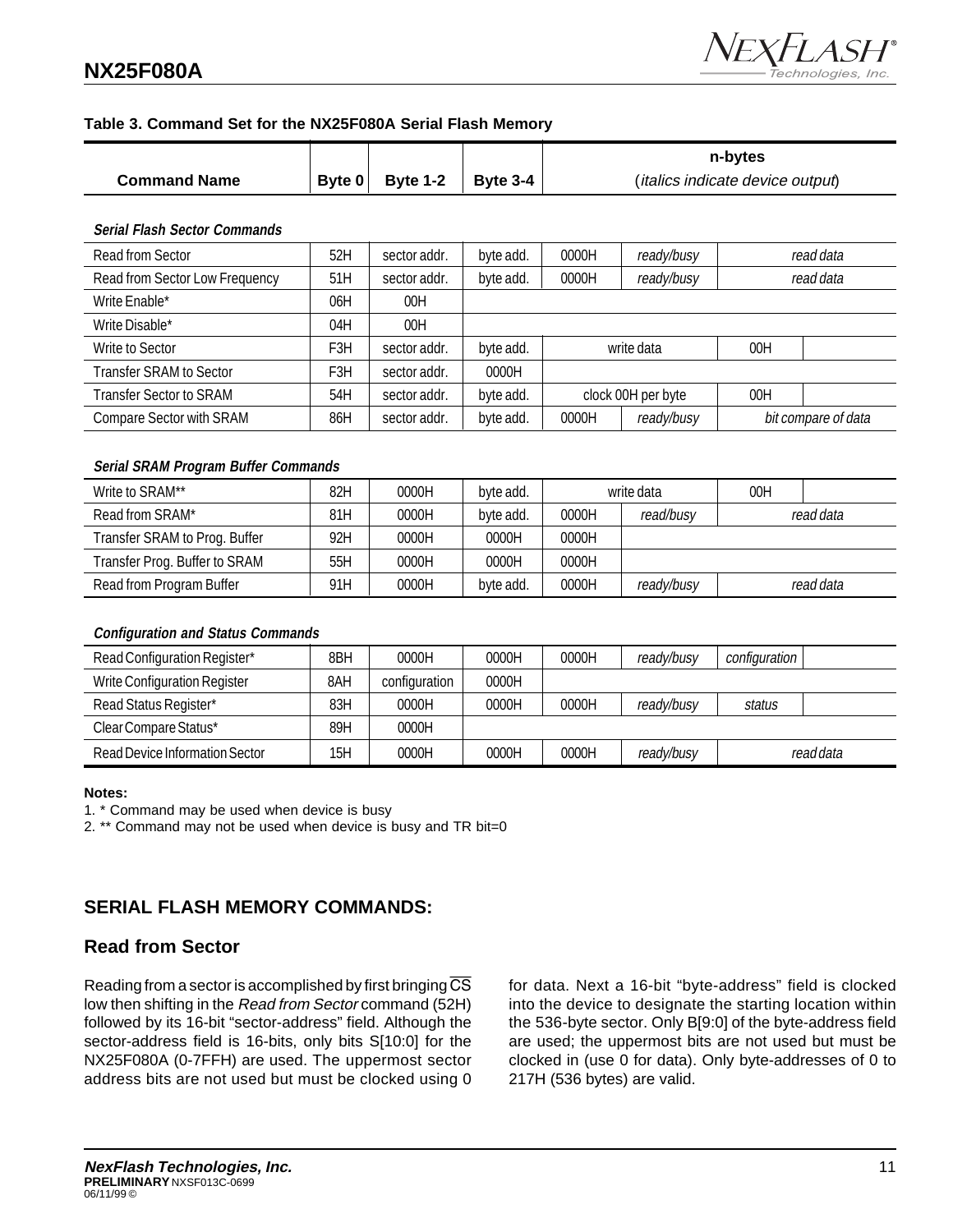

Following the byte-address field, 16 control clocks are required with data=0. The serial data output (SO) will change from a high-impedance state and begin to drive the output with Ready/Busy status RB[15:0]. If SO uses the rising edge of clock (Configuration Register RCE=1), the output will be driven after the last control clock. If SO uses the falling edge of clock (RCE=0) the output will be driven on the next falling edge of clock. If the array is not busy, the output status will be 9999H, followed by the sector data on the SO pin. If the array is busy, the status will be 6666H, and the command should be terminated and restarted after a ready state occurs. The data field is shifted out with least significant byte first (i.e., byte-00H, byte-01H, ...). The bit order within each byte is most significant bit first (i.e.,D7,...D0). The

byte-address is internally incremented to the next higher byte address as the clock continues. When the highest byte-address (217H) is reached, the address counter rolls over to byte-0H and continues to increment. Asserting the CS pin high completes (or terminates) the command. Detailed timing for the Read from Sector command in shown in Figure 10.

## **Read Sector (Low Frequency)**

The Read Sector at Low Frequency command (51H) can further reduce power consumption during read operations by 25%-40% when the system clock frequency is 1 MHz or lower. The command sequence is identical to the standard Read from Sector command.



## **Write Enable**

Upon power-up, the Flash memory array is write-protected until the Write Enable command (06H) has been issued. The  $\overline{\text{WP}}$  pin must be inactive while writing the command for the write enable to be accepted. The status of the device's write protect state can be read in the Status Register. The Write Enable command sequence is completed by asserting CS high after eight additional clocks.



## **Write Disable**

The Write Disable command (04H) protects the Flash memory array from being programmed. Once issued, further Write to Sector or Transfer SRAM to Sector commands will be ignored. The status of the write protect state can be read in the Status Register. The Write Disable command sequence is completed by asserting CS high after eight additional clocks.

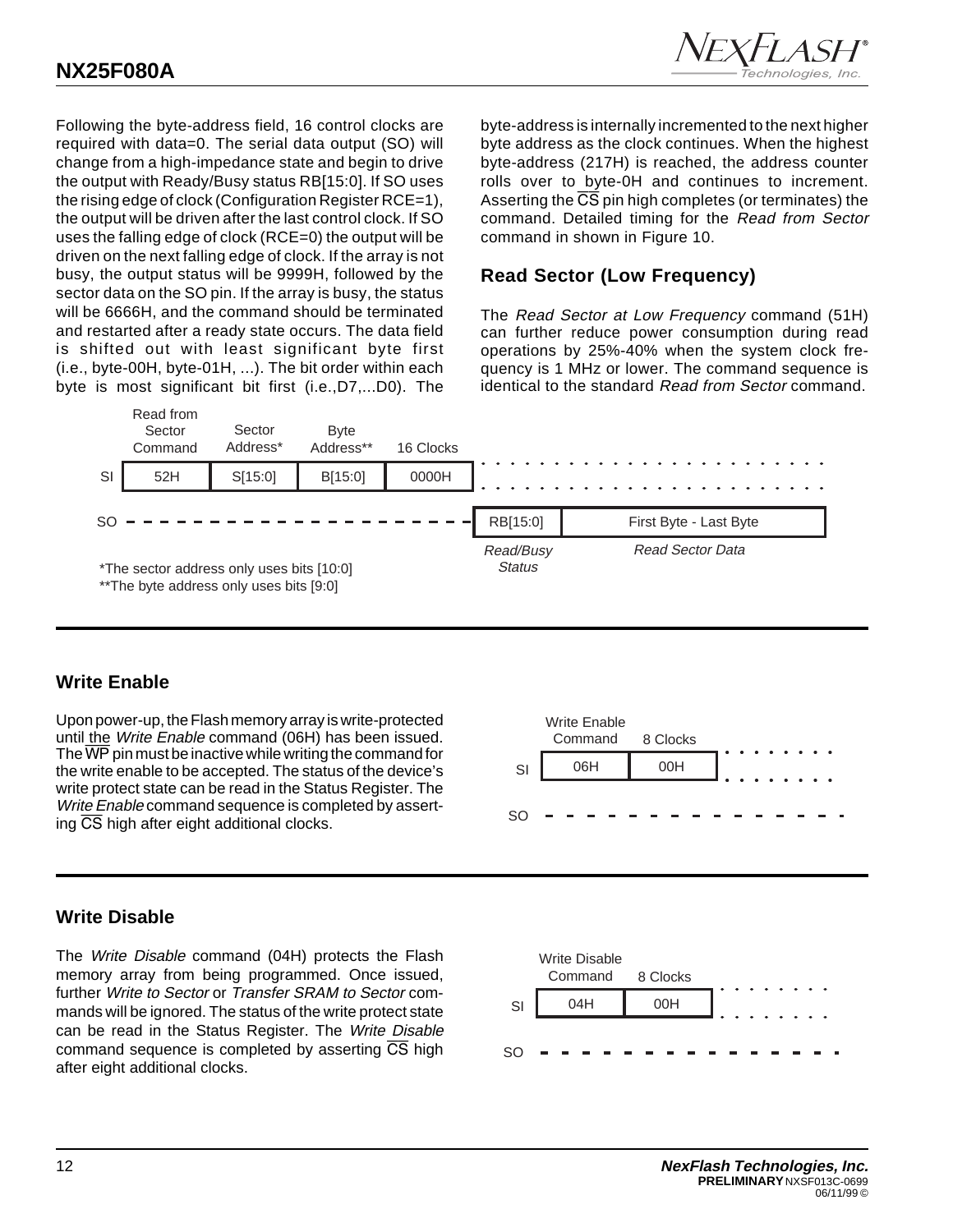

## **Write to Sector**

Before writing to a sector in the Flash memory array, all hardware and software write protection must be in an enabled state. This means that the  $\overline{\text{WP}}$  pin must be in a high state, a Write Enable command must have previously been issued, and the sector location that is to be written to must be outside the write protect range set in the Configuration Register. Additionally, the Ready/Busy status should be checked to confirm that the memory array is available to be written to.

Writing to a sector is accomplished by first bringing  $\overline{\text{CS}}$  low and shifting in the Write to Sector command (F3H) followed by a 16-bit "sector-address" field. Although the sector-address field is 16-bits, only bits S[10:0] for the NX25F080A (0-7FFH) are used. The uppermost sector address bits are not used but must be clocked in (use 0 for data). Following the sector address, a 16-bit "byte-address" field is clocked into the device to designate the starting location within the 536-byte sector. Only bits B[9:0] of the byte-address field are used and only values of 0-217H (536 bytes) are valid.

After the byte-address has been loaded, data is shifted into the 536-byte SRAM, which serves as a temporary storage buffer. Existing data in the SRAM will be written over. The byte order of the data shifted into the SRAM is least significant byte first (i.e., byte-00H, byte-01H,...).

The bit order within each byte is most significant bit first (i.e., D7,...D0). The byte-address is automatically incremented to the next higher byte address as the clock continues. When the last byte address to be written is reached, the command can be completed with an additional eight control clocks (with data=0) followed by asserting  $\overline{CS}$  high. If the clock continues to increment past the highest byte-address (217H), the address counter will roll over to byte 0H.

After the  $\overline{CS}$  pin is brought high, the data in the SRAM is automatically transferred to the Program Buffer, which handles the self-timed programming of the specified sector in memory array. See twe timing specifications. During this time the array will be "busy" and will ignore further array-related commands until complete. All Ready/Busy status indicators will indicate a busy status. Since the Program Buffer handles all array programming, the SRAM is still available to be read from or written to during the busy state. This allows the SRAM to be written to in preparation of the next sector write. Once the SRAM is loaded, its contents can be transferred to a selected sector using the Transfer SRAM to Sector command. Note that if the write operation is to be verified the contents of the SRAM should be maintained. Detailed clock timing for the Write to Sector command in shown in Figure 11.



\*The sector address only uses bits [10:0] \*\*The byte address only uses bits [9:0]

## **Transfer SRAM to Sector**

The Transfer SRAM to Sector command (F3H) will write the existing contents of the SRAM to the specified sector in memory. The command sequence is identical to that of the Write to Sector command except that immediately after the sector address field S[15:0] and 16 control clocks, the CS pin is asserted high. This automatically transfers the 536-bytes of SRAM data to the Program Buffer, which handles the programming of the specified sector in the memory array. During this time, the array will be busy. Since the entire 536-bytes are transferred, the byte-address field B[15:0] is not used



\*The sector address only uses bits [10:0]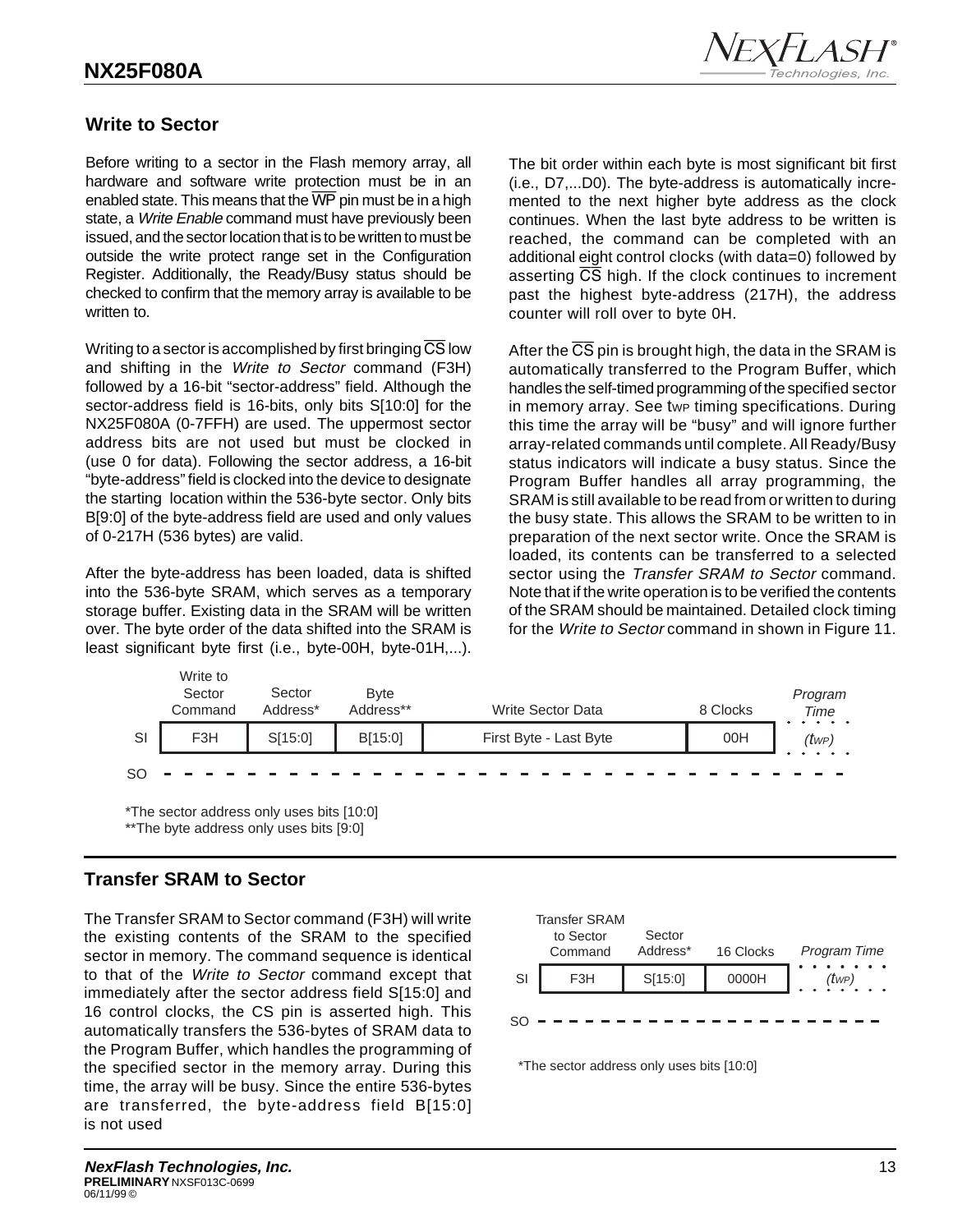

## **Transfer Sector to SRAM**

The Transfer Sector to SRAM command (54H) allows the contents of a sector to be transferred directly to the SRAM without having to read the sector out of the device and re-write it into the SRAM. The command is similar to the Write to Sector command except that instead of inputting data from the SI pin, the data is taken from the specified sector and is transferred to the SRAM. Every eight clocks on SCK, a byte from the specified sector to the

SRAM will be transferred. Although data on SI is ignored, it is recommended to write data bytes of 00H in order to support the clocking requirements. During the transfer, the SO output is in a high-impedance state. When the last byte address is transferred, the command can be completed by issuing eight more control clocks and asserting CS high. If the clock continues to increment past the highest byte-address (217H), the address counter will roll over to byte-0H.

|    | Transfer Sector<br>to SRAM<br>Command                                                 | Sector<br>Address* | <b>Byte</b><br>Address** | 8 Clocks per Byte Trasnfered<br>from First Byte to Last Byte | 8 Clocks |  |  |  |  |  |
|----|---------------------------------------------------------------------------------------|--------------------|--------------------------|--------------------------------------------------------------|----------|--|--|--|--|--|
| SI | 54H                                                                                   | SI15:01            | B[15:0]                  | SI=00H During Byte Transfers                                 | 00H      |  |  |  |  |  |
| SO |                                                                                       |                    |                          |                                                              |          |  |  |  |  |  |
|    | *The sector address only uses bits [10:0]<br>** The byte address only uses bits [9:0] |                    |                          |                                                              |          |  |  |  |  |  |

## **Compare Sector to SRAM**

The Compare Sector to SRAM command does a bit-by-bit comparison of the data stored in the addressed sector against data in the SRAM. The command is similar to the Read from Sector command except that data is not read out of the Serial Output pin (SO). Instead, the SO pin provides a bit-by-bit compare of each sector and SRAM bit. A high (1) per bit will be output if the bit compare is equal. A low (0) per bit will be output if the bit compare is

not equal. The compare can start from any location in the 536-byte range as specified by the byte-address field B[15:0] . The byte-address counter is automatically incremented and will wrap around to the first address (0H) if it passes the last address (217H). If any of the compared bits are not equal, then the Compare Not Equal (CNE) bit in the Status Register is set at a 1. This bit will stay set until a Clear Compare Status command has been issued.

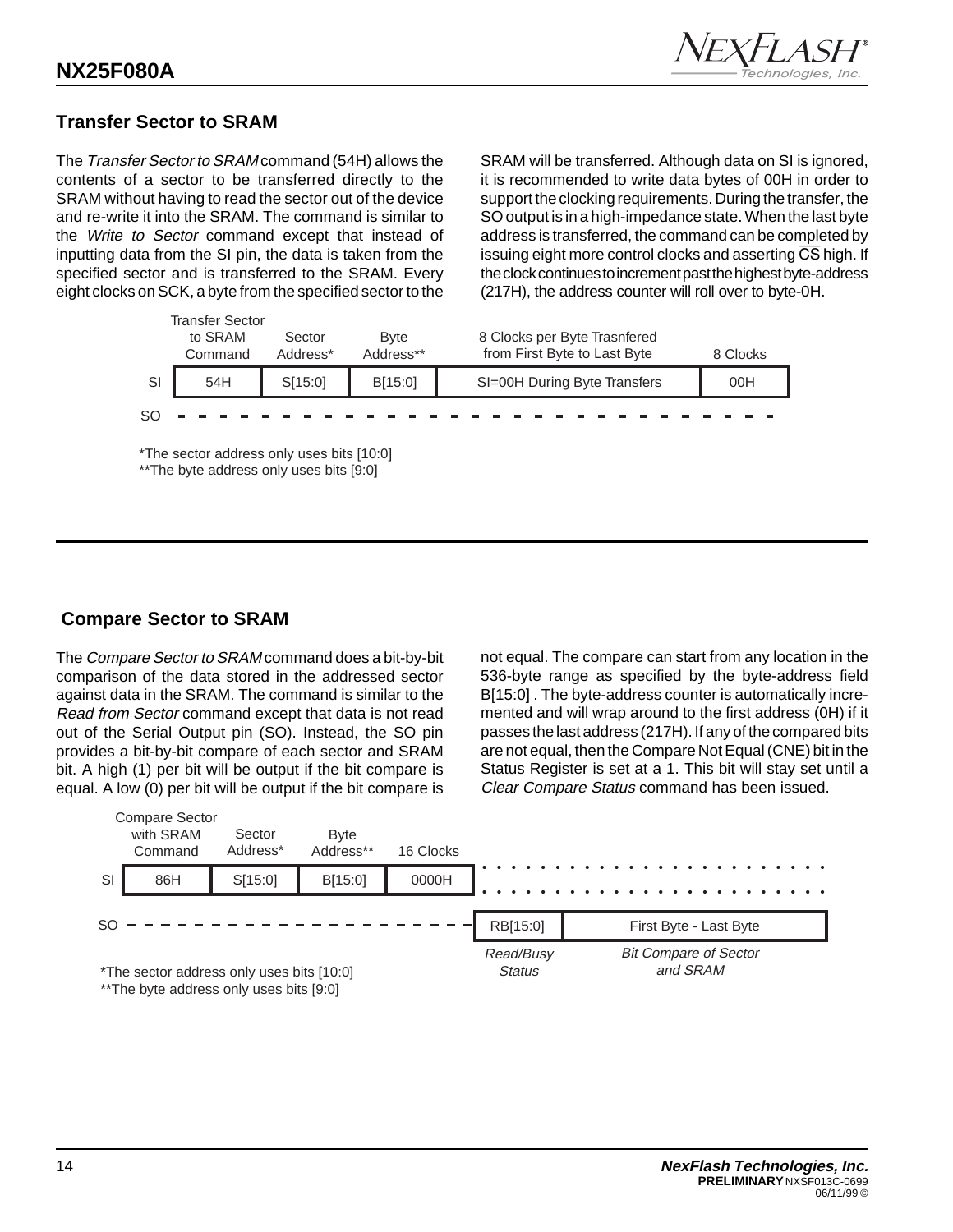

## **SERIAL SRAM AND PROGRAM BUFFER COMMANDS**

## **Write to SRAM Command**

The Write to SRAM command (82H) provides access to the 536-Byte SRAM independently of any Flash memory array operation. The command is similar to the Write to Sector command sequence except that the sector address field  $S[15:0]$  is replaced by all 0 bits. When  $\overline{CS}$  is asserted high to complete the command, the contents of the SRAM will be maintained until overwritten via another command or the power is removed. Using the Write to SRAM command, data can be loaded in preparation of writing to a sector in memory and then transferred to a selected sector using the Transfer SRAM to Sector command.



\*The byte address only uses bits [9:0]

## **Read from SRAM**

The Read from SRAM command (81H) provides access to the 536-Byte SRAM independent of any Flash memory array operations. The command is similar to the Read from Sector command except for the sector address field S[15:0] which is replaced with all 0 bits.

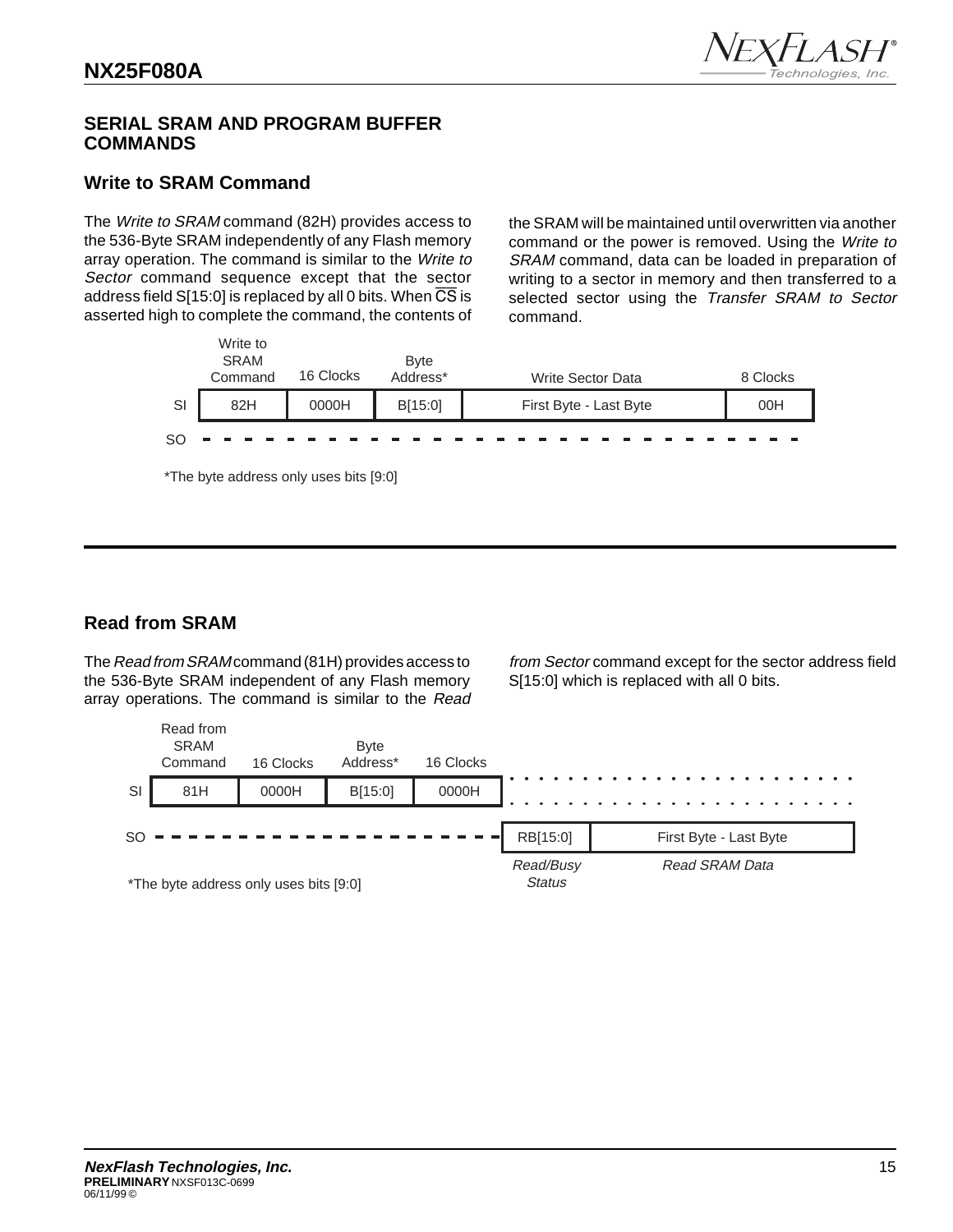

## **Transfer SRAM to Program Buffer**

The Transfer SRAM to Program Buffer command transfers all 536 bytes from the SRAM to the Program Buffer at one time without the clock sequencing required in the Transfer Sector to SRAM command. This command can be useful in applications where the SRAM and Program Buffer are to be used independently of the Flash memory. Effective use of the Transfer to SRAM or Program Buffer commands allow the two 536-byte buffers to act as 1072-bytes of user SRAM. The command sequence is similar to the Write or Read SRAM commands except that the sector address field S[15:0] and byte address B[15:0] field are replaced with all 0 bits. After the last byte address is transferred, the command is completed by issuing 16 control clocks and then asserting CS high. There is a required delay time after  $\overline{CS}$  is asserted high (see txp timing specification). During this time the data from the SRAM is being transferred to the Program Buffer and neither are available for use. Status of this operation can be checked by testing the Transfer in Process bit (TR) in the Status Register.

|    | Transfer SRAM to<br>Program Buffer |           |           |           |                      |
|----|------------------------------------|-----------|-----------|-----------|----------------------|
|    | Command                            | 16 Clocks | 16 Clocks | 16 Clocks | <b>Transfer Time</b> |
| SI | 92H                                | 0000H     | 0000H     | 0000H     | (txp)                |
|    |                                    |           |           |           |                      |

## **Read from Program Buffer Command**

The Read from Program Buffer command (91H) provides access to the 536-Byte Program Buffer. The command is similar to the Read from Sector command except that the sector address field S[15:0] is replaced with all 0 bits. This command can be useful in applications where the SRAM and Program Buffer are used independently of the Flash memory. This command cannot be used while the device is busy.

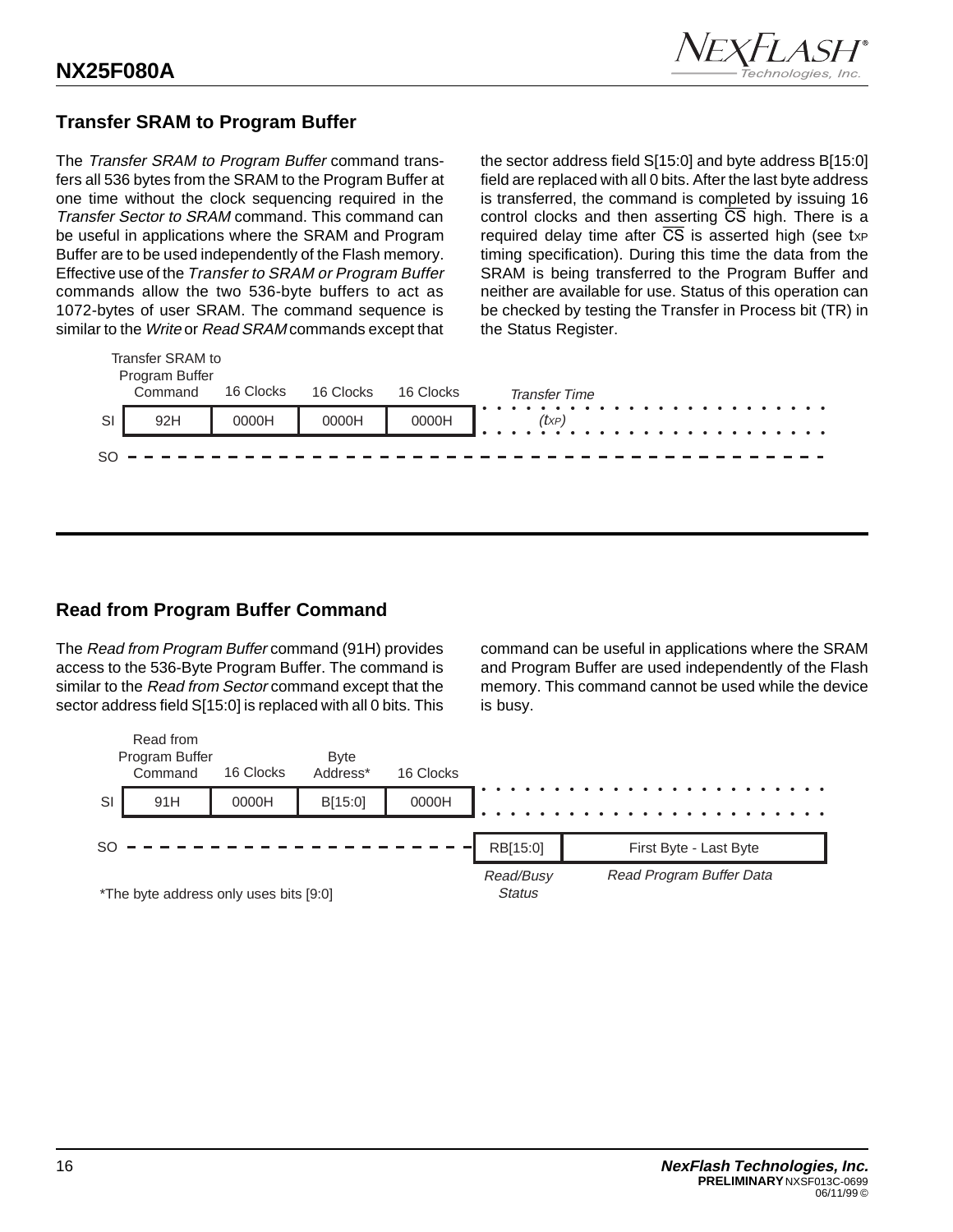

## **Transfer Program Buffer to SRAM**

Transfer Program

The Transfer Program Buffer to SRAM command (55H) provides access to the 536-Byte Program Buffer. The command sequence is similar to the Write or Read SRAM commands except that the sector address field S[15:0] and byte address B[15:0] field are replaced with all 0 bits. After the last byte address is transferred, the command is completed by issuing 16 control clocks and then asserting

 $\overline{CS}$  high. There is a delay time after  $\overline{CS}$  is asserted high (see txp timing specification). During this time the data from the Program Buffer is being transferred to the SRAM and neither are available for use. Status of this operation can be checked by testing the Transfer in Process bit (TR) in the Status Register. This command cannot be used while the device is busy.

|    | $\sim$<br><b>Buffer to SRAM</b> |           |           |             |                            |
|----|---------------------------------|-----------|-----------|-------------|----------------------------|
|    | Command                         | 16 Clocks | 16 Clocks | 16 Clocks   | <b>Transfer Time</b>       |
| SI | 55H                             | 0000H     | 0000H     | 0000H       | $(t \times P)$<br><u>.</u> |
|    |                                 | --------- |           | ----------- |                            |

## **CONFIGURATION AND STATUS COMMANDS**

## **Read Configuration Register**

The Read Configuration Register command provides access to the Configuration Register, which stores the current configuration of the HOLD-R/B pin, read clock edge, write protect range, and alternate oscillator frequency (Figure 6). The command sequence is similar to the Read from Sector command except that the sector address field S[15:0] and the byte-address field B[15:0]

are replaced with all 0 bits. After 16 control clocks and after the Ready/Busy status field has been clocked through, a 16-bit configuration data field CF[15:0] provides the contents of the Configuration Register. Although the field is 16-bits long, only bits CF[8:0] are used. All other upper bits are reserved for future features.

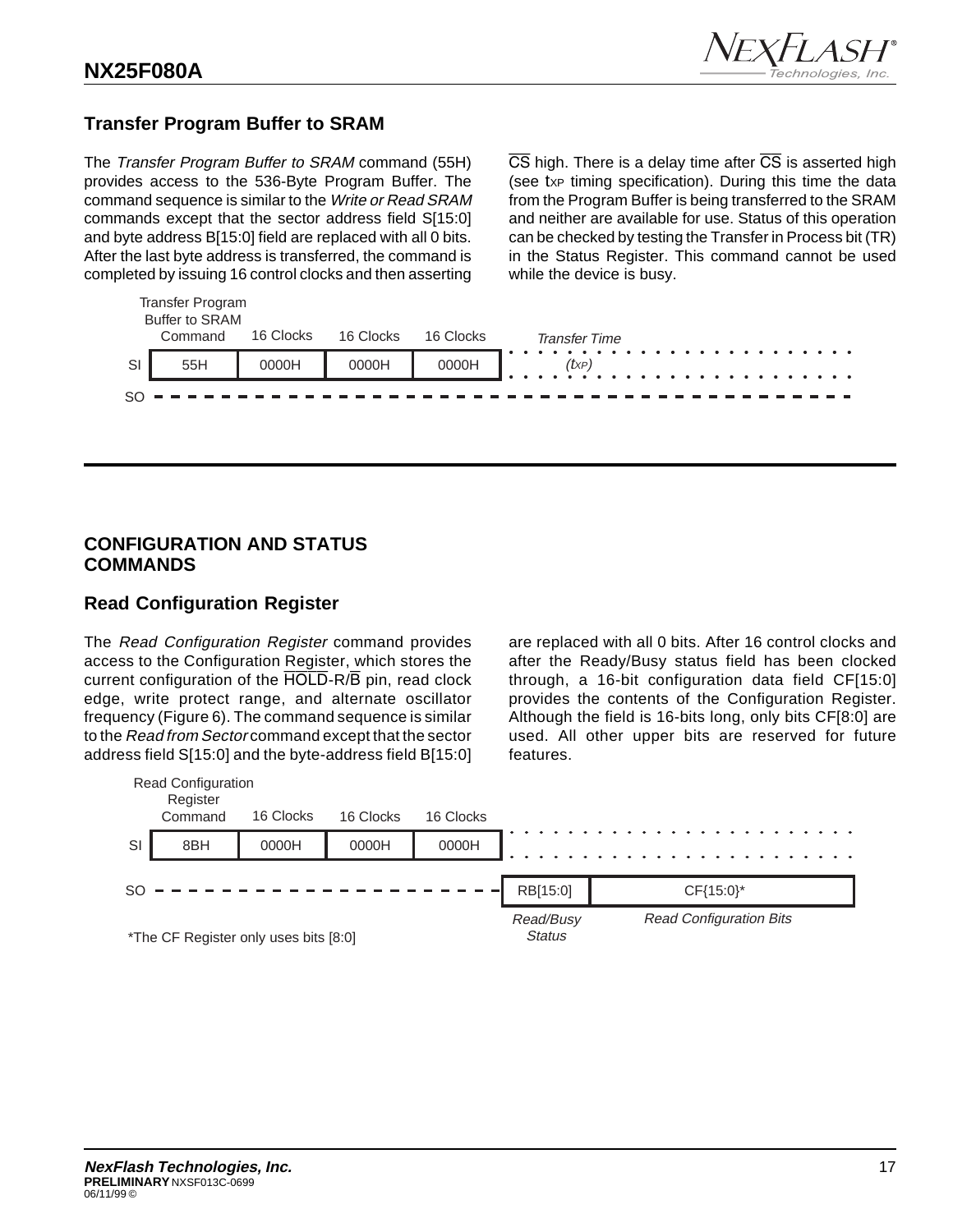

## **Write Configuration Register**

The Write Configuration Register command provides access to the Configuration Register which stores the current configuration of the HOLD-R/B pin, read-data clock edge, write protect range, and alternate oscillator frequency. The Configuration Register is non-volatile. Once set using the Write Configuration Register command, the contents will maintain even when power is removed. Because the register's state is stored in non-volatile memory, there is a finite endurance limit to the number of times it can be written to. To limit the number of writes, it is recommended that before writing to the Configuration Register it should first be read from using the Read Configuration Register command. If no change is required, the Write Configuration Register command can be skipped. This process will help extend the endurance of the Configuration Register bits and eliminate additional programming "busy" time.

The Write Configuration Register command sequence starts with the command byte (8AH) followed by a 16-bit field that specifies Configuration Register bit settings. Although the field is 16-bits long, only bits CF[8:0] are used. All other upper bits are reserved and must be clocked using 0 for data. After an additional 16 control clocks using 0 for data, the command can be completed by asserting  $\overline{CS}$  high. The device will become busy for a short time (twp) while the non-volatile memory cells of the Configuration Register are programmed.





## **Read Status Register**

The Read Status Register command provides access to the Status Register and its status flags for Ready/Busy (R/B), SRAM and program buffer transfer operations (TX), Write Enable/Disable ( $\overline{WE}$ ), and Compare Not Equal (CNE) ( Figure 8) The command sequence is similar to the Read

from Sector command except that the sector address field S[15:0] and the byte-address field B[15:0] are replaced by all 0 bits. After 16 clocks and the Ready/Busy status field RB[15:0] has been read, an 8-bit Status field ST[7:0] provides the contents of the Status Register.

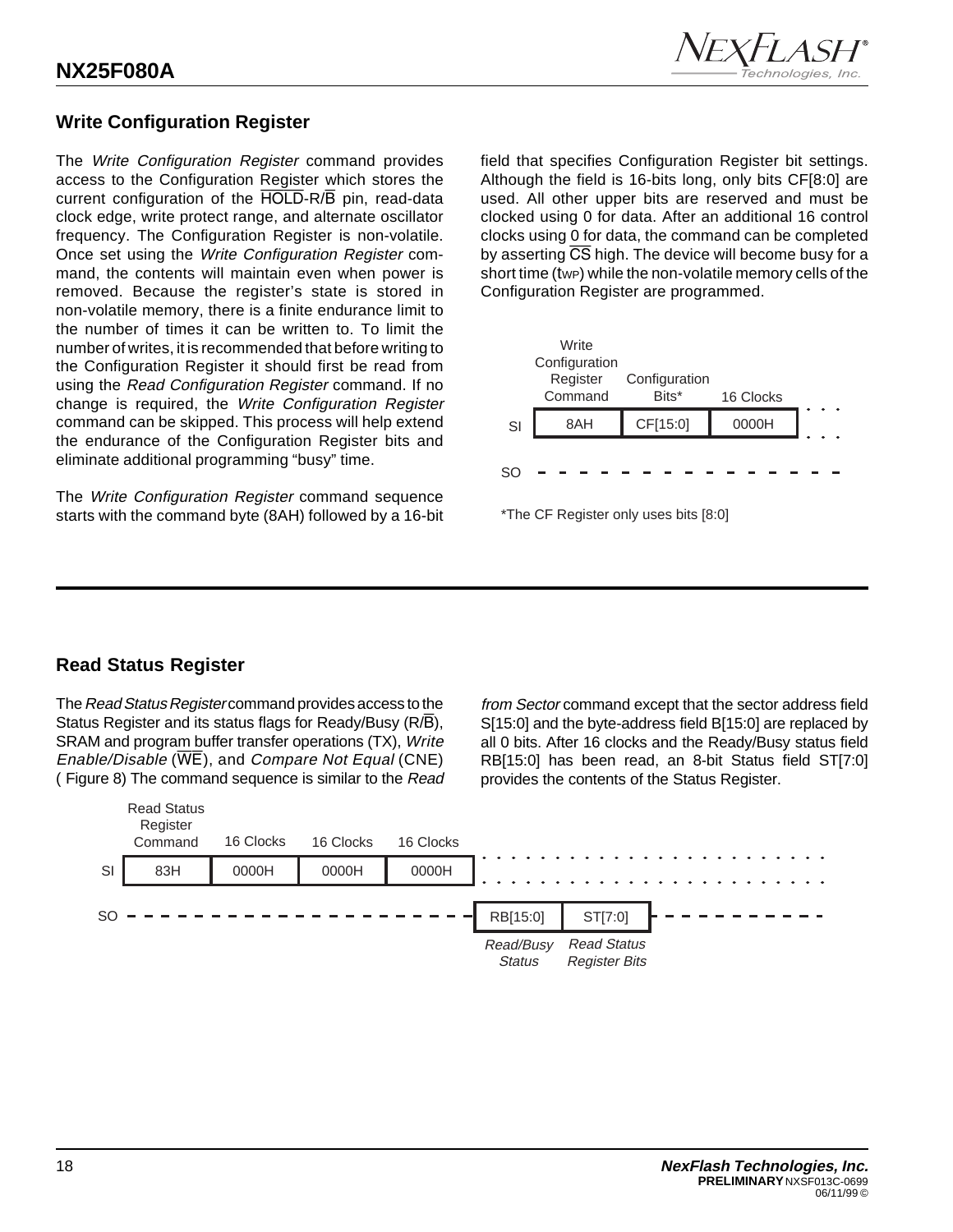

## **Clear Compare Status**

The Clear Compare Status command (89H) works in conjunction with the Compare Sector to SRAM command and the Status Register. If any of the compared bits are not equal, then the compare not equal (CNE) bit in the Status Register is set to a 1. The Clear Compare Status command must be executed to reset the CNE bit to a 0.



## **Read Device Information Sector**

The Read Device Information command provides access to a read-only sector that can be used to electronically identify the NexFlash Serial Flash device being interfaced to. Information available includes: part number, density, voltage, temperature range, package type, and any special options. This can be extremely useful for systems that need to accommodate optional densities. In this case the firmware can interrogate the Device Information Sector and determine the density. The Device Information Sector also includes a list of any restricted sectors that might exist in the device. Contact NexFlash for more detailed information on the Device Information Sector format.

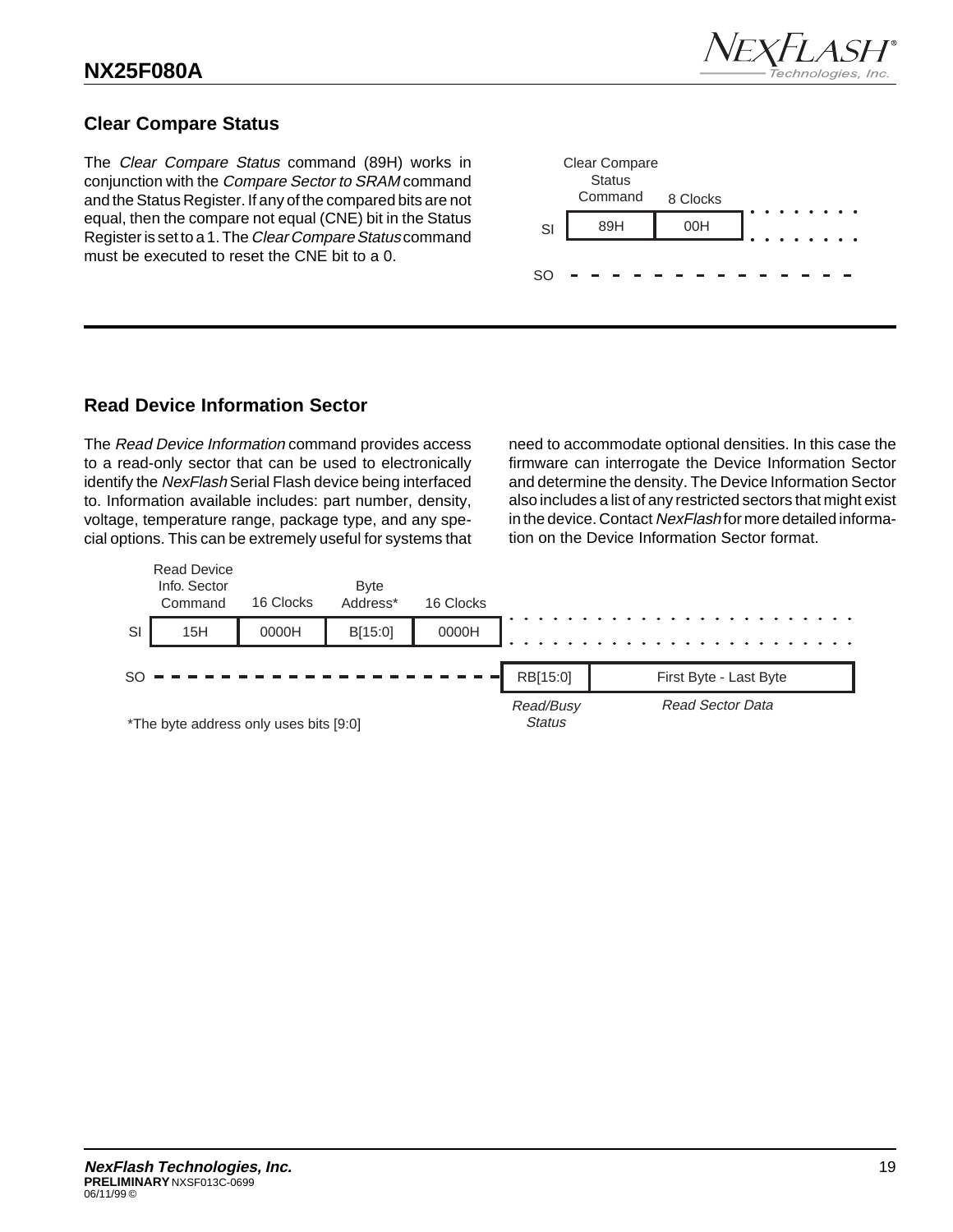

## **Sector Format and Tag/Sync Bytes**

The first byte of each sector is pre-programmed during manufacturing with a tag/sync value of "C9H". Although this byte location of the sector can be changed, it is recommended that it be maintained and incorporated into the application's sector formatting.

The tag/sync values serve two purposes. First, they provide a sync-detect that can help verify if the command sequence was clocked into the device properly. Secondly, they serve as a tag to identify a fully functional (valid) sector. This is especially important if "restricted sector" devices are ever to be used. Restricted sector devices provide a more cost effective alternative to standard devices with 100% valid sectors. Restricted sector devices have a limited number of sectors that do not meet manufacturing programming criteria over the specified operating range. When such a sector is detected, the first three bytes are tagged with a pattern other than "C9H". In addition to individual sector tagging, all restricted sectors for a given device are listed in the Device Information Sector. For more information see the Device Information Sector Application Note SFAN-02.

## **High Data Integrity Applications**

Data storage applications that use Flash memory or other non-volatile media must take into consideration the possibility of noise or other adverse system conditions that may affect data integrity. For those applications that require higher levels of data integrity it is a recommended practice to use Error Correcting Code (ECC) techniques. The NexFlash Serial Flash Development Kit provides a software routine for a 32-bit ECC that can detect up to two bit errors and correct one. The ECC not only minimizes problems caused by system noise but can also extend Flash memory endurance. For those systems without the processing power to handle ECC algorithms, a simple "verification after write" is recommended (Figure 12). The Serial Flash Development Kit software includes a simple Write/Verify routine that will compare data written to a given sector and rewrite the sector if the compare is not correct.



**Figure 12. Write/Verify Flow for High Data Integrity Applications**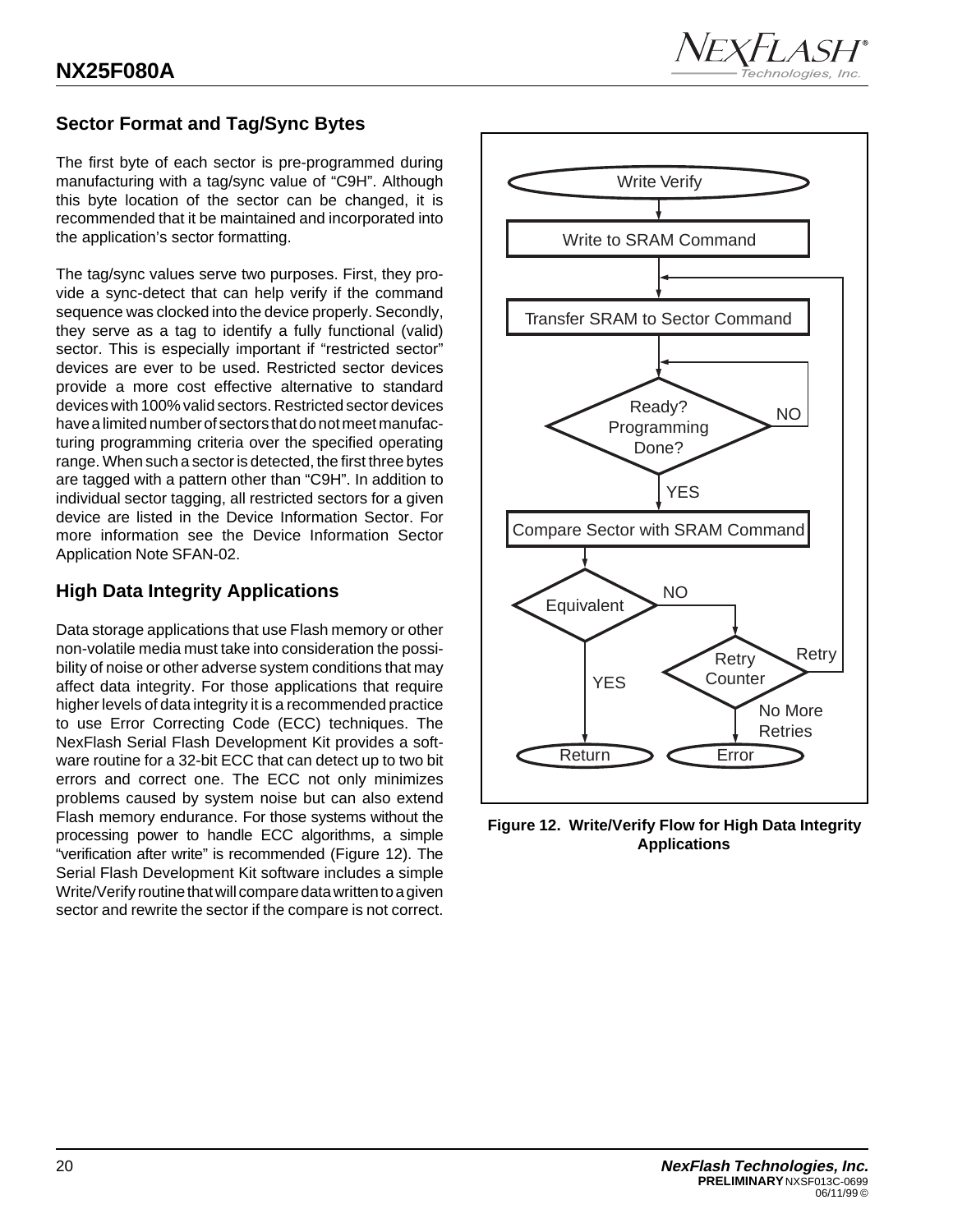## **ABSOLUTE MAXIMUM RATINGS(1)**

| Symbol    | <b>Parameters</b>          | Conditions           | Range               | Unit   |
|-----------|----------------------------|----------------------|---------------------|--------|
| Vcc       | Supply Voltage             |                      | 0 to $7.0$          |        |
| VIN, VOUT | Voltage Applied to Any Pin | Relative to Ground   | $-0.5$ to Vcc + 0.5 |        |
| Tstg      | Storage Temperature        |                      | $-65$ to $+150$     | $\sim$ |
| TLEAD     | Lead Temperature           | Soldering 10 Seconds | $+300$              | $\sim$ |

#### **Notes:**

1. This device has been designed and tested for the specified operation ranges. Proper operation outside of these levels is not guaranteed. Exposure beyond absolute maximum ratings (listed above) may cause permanent damage

## **OPERATING RANGES**

| Symbol | <b>Parameter</b>               | <b>Conditions</b> | Min   | Max   | Unit |
|--------|--------------------------------|-------------------|-------|-------|------|
| Vcc    | Supply Voltage                 | 5.0V              | 4.5   | 5.5   |      |
|        |                                | 3.0V              | 2.7   | 3.6   |      |
| Tа     | Ambient Temperature, Operating | Commercial        | 0     | $+70$ | °C   |
|        |                                | Extended          | $-20$ | $+70$ | °C   |
|        |                                | Industrial        | $-40$ | $+85$ | °C   |

## **DC ELECTRICAL CHARACTERISTICS**

| Symbol          | <b>Parameter</b>                    | <b>Conditions</b>                                 | Min              | <b>Typ</b> | <b>Max</b>       | Unit   |
|-----------------|-------------------------------------|---------------------------------------------------|------------------|------------|------------------|--------|
| VIL             | Input Low Voltage                   |                                                   | $-0.4$           |            | $Vcc \times 0.2$ | V      |
| VIH             | Input High Voltage                  |                                                   | $Vcc \times 0.6$ |            | $Vcc + 0.5$      | V      |
| VOL             | Output Low Voltage                  | $IOL = 2 mA$ Vcc = 4.5V                           |                  |            | 0.45             | V      |
| VOH             | Output High Voltage                 | $I$ OH = $-400 \mu A$ Vcc = 4.5V                  | 2.4              |            |                  | $\vee$ |
| <b>VOLC</b>     | Output Low Voltage CMOS             | $Vcc = Min$ , $IOL = 10 \mu A$                    |                  |            | 0.15             | V      |
| <b>V</b> онс    | Output High Voltage CMOS            | $Vcc = Min$ , $IOH = -10 \mu A$                   | $Vcc - 0.3$      |            |                  | V      |
| IL              | Input Leakage                       | $0 <$ V <sub>IN</sub> $<$ V <sub>CC</sub>         | $-10$            |            | $+10$            | μA     |
| <b>OL</b>       | I/O Leakage                         | $0 <$ V <sub>IN</sub> $<$ Vcc                     | $-10$            |            | $+10$            | μA     |
| Icc (active)    | Active Power Supply Current         | $fCLK \n\omega 8 MHz (1/tcP)$<br>$Vcc = 5V$       |                  | 15         | 30               | mA     |
|                 |                                     | $Vcc = 3V$                                        | 5                | 10         | mA               |        |
| ICCLF           | <b>Active Current Low</b>           | fclk @1 MHz (1/tcp)<br>$Vcc = 5V$                 |                  | 10         | 20               | mA     |
| (low frequency) | Frequency. Read                     | $Vcc = 3V$                                        |                  | 4          |                  | mA     |
| IccsB (standby) | <b>Standby Power Supply Current</b> | $\overline{CS}$ = Vcc, V <sub>IN</sub> = Vcc or 0 |                  | $<$ 1      | 10               | μA     |
| $C_{IN}$        | Input Capacitance <sup>(1)</sup>    | $TA = 25^{\circ}C$ , $Vcc = 5V$ or 3V             |                  |            | 10               | pF     |
|                 |                                     | $Frequency = 1 MHz$                               |                  |            |                  |        |
| COUT            | Output Capacitance <sup>(1)</sup>   | $TA = 25^{\circ}C$ , $Vcc = 5V$ or 3V             |                  |            | 10               | pF     |
|                 |                                     | $Frequency = 1 MHz$                               |                  |            |                  |        |

#### **Note:**

1. Tested on a sample basis or specified via design or characterization data.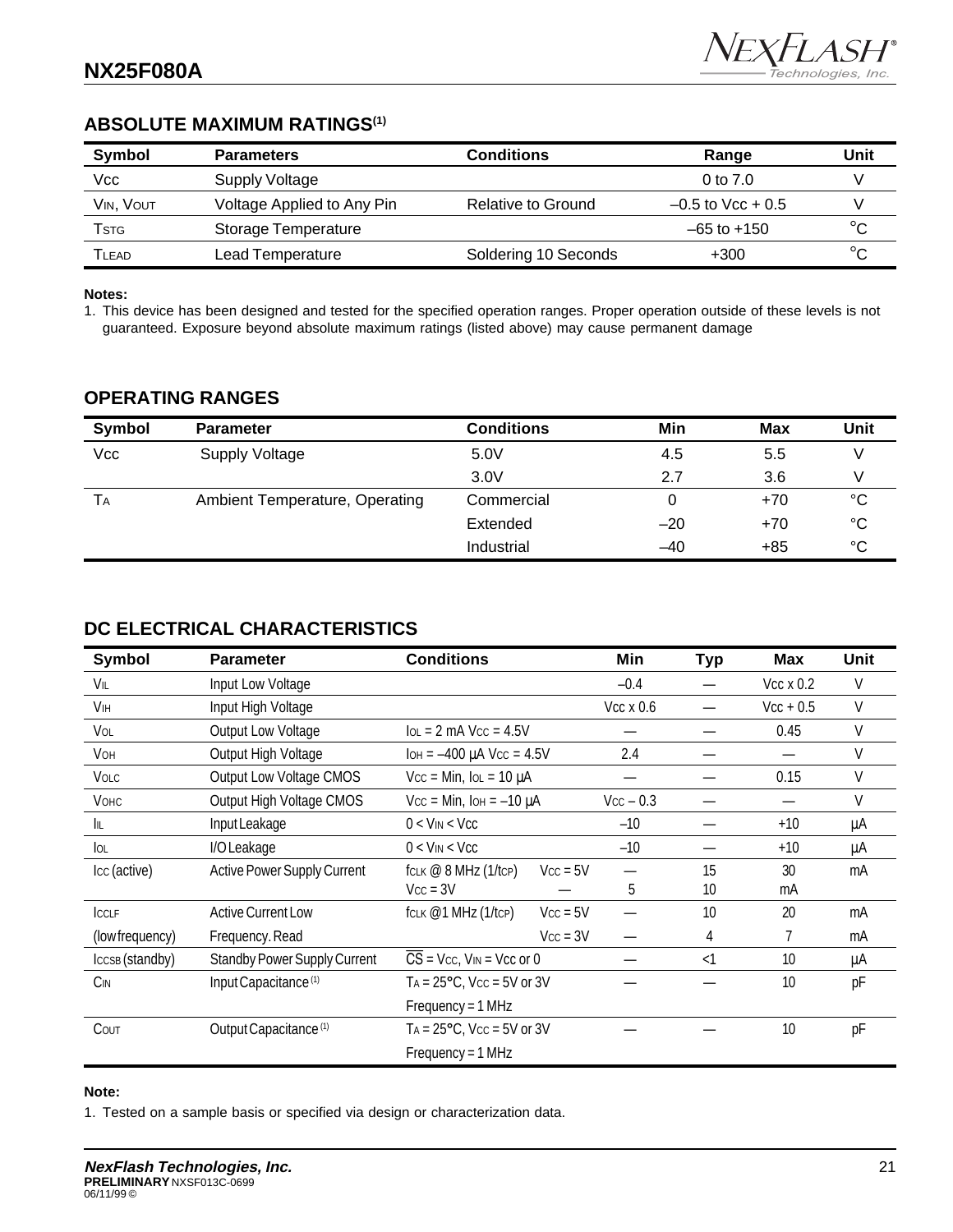## **AC ELECTRICAL CHARACTERISTICS**

|                 |                                        |              | 16 MHz      |                          |                | 8 MHz       |            |            |      |
|-----------------|----------------------------------------|--------------|-------------|--------------------------|----------------|-------------|------------|------------|------|
| <b>Symbol</b>   | <b>Description</b>                     |              | Min         | <b>Typ</b>               | <b>Max</b>     | Min         | <b>Typ</b> | <b>Max</b> | Unit |
| tcyc            | SCK Serial Clock Period (1)            |              | 62          |                          |                | 125         |            |            | ns   |
| twh             | SCK Serial Clock High or Low Time      |              | 26          |                          |                | 57          |            |            | ns   |
| twl             |                                        |              |             |                          |                |             |            |            |      |
| tri             | SCK Serial Clock Rise or Fall Time (2) |              |             |                          | $\overline{7}$ |             |            | 10         | ns   |
| tFI             |                                        |              |             |                          |                |             |            |            |      |
| tsu             | Data Input Setup Time to SCLK          |              | 40          |                          |                | 100         |            |            | ns   |
| tΗ              | Data Input Hold Time from SCLK         |              | $\mathbf 0$ |                          |                | $\mathbf 0$ |            |            | ns   |
| tv              | Data Output Valid after SCLK (1,3)     | $Vcc = 5.0V$ |             |                          | 60             |             |            | 70         | ns   |
|                 |                                        | $Vcc = 3.0V$ |             |                          |                |             |            | 115        | ns   |
| tLEAD           | CS Setup Time to Command               | $Vcc = 5.0V$ | 100         | $\overline{\phantom{0}}$ |                | 150         |            |            | ns   |
|                 |                                        | $Vcc = 3.0V$ |             |                          |                | 300         |            |            | ns   |
| <b>tLAG</b>     | CS Delay Time after Command            | $Vcc = 5.0V$ | 100         | —                        |                | 150         |            |            | ns   |
|                 |                                        | $Vcc = 3.0V$ |             |                          |                | 300         |            |            | ns   |
| twp             | Erase/Write Program Time               | $Vcc = 5.0V$ |             | 2.5                      | 5              |             | 2.5        | 5          | ms   |
|                 | (see Write to Sector Command)          | $Vcc = 3.0V$ |             |                          |                |             | 5          | 10         | ms   |
| txp             | Transfer Program-Buffer/SRAM           | $Vcc = 5.0V$ |             |                          | 100            |             |            | 100        | μs   |
|                 | (see TransferPB/SRAMCommand)           | $Vcc = 3.0V$ |             |                          | —              |             |            | 200        | μs   |
| th <sub>D</sub> | SCK Setup Time to HOLD                 |              | 10          | $\overline{\phantom{0}}$ | —              | 20          |            |            | ns   |
| tcp             | SCK Hold Time from HOLD                |              | 30          | —                        | —              | 50          |            |            | ns   |
| tcs             | CS Deselect Time                       |              | 160         |                          | —              | 200         |            |            | ns   |
| trb             | READY / BUSY Valid Time                |              | 160         | $\overline{\phantom{0}}$ |                | 200         |            |            | ns   |
| tdis            | Data Output Disable Time               |              |             | —                        | 160            |             |            | 200        | ns   |
| tho             | Data Output Hold Time                  |              | 0           |                          |                | 0           |            |            | ns   |

#### **Notes:**

1. To achieve maximum clock performance, the read clock edge will need to be set for rising edge operation in the configuration register (RCE=1).

2. Test points are 10% and 90% points for rise/fall times. All others timings are measured at 50% point.

3. With 50 pF (8 MHz) or 30 pF (16 MHz) load SO to GND.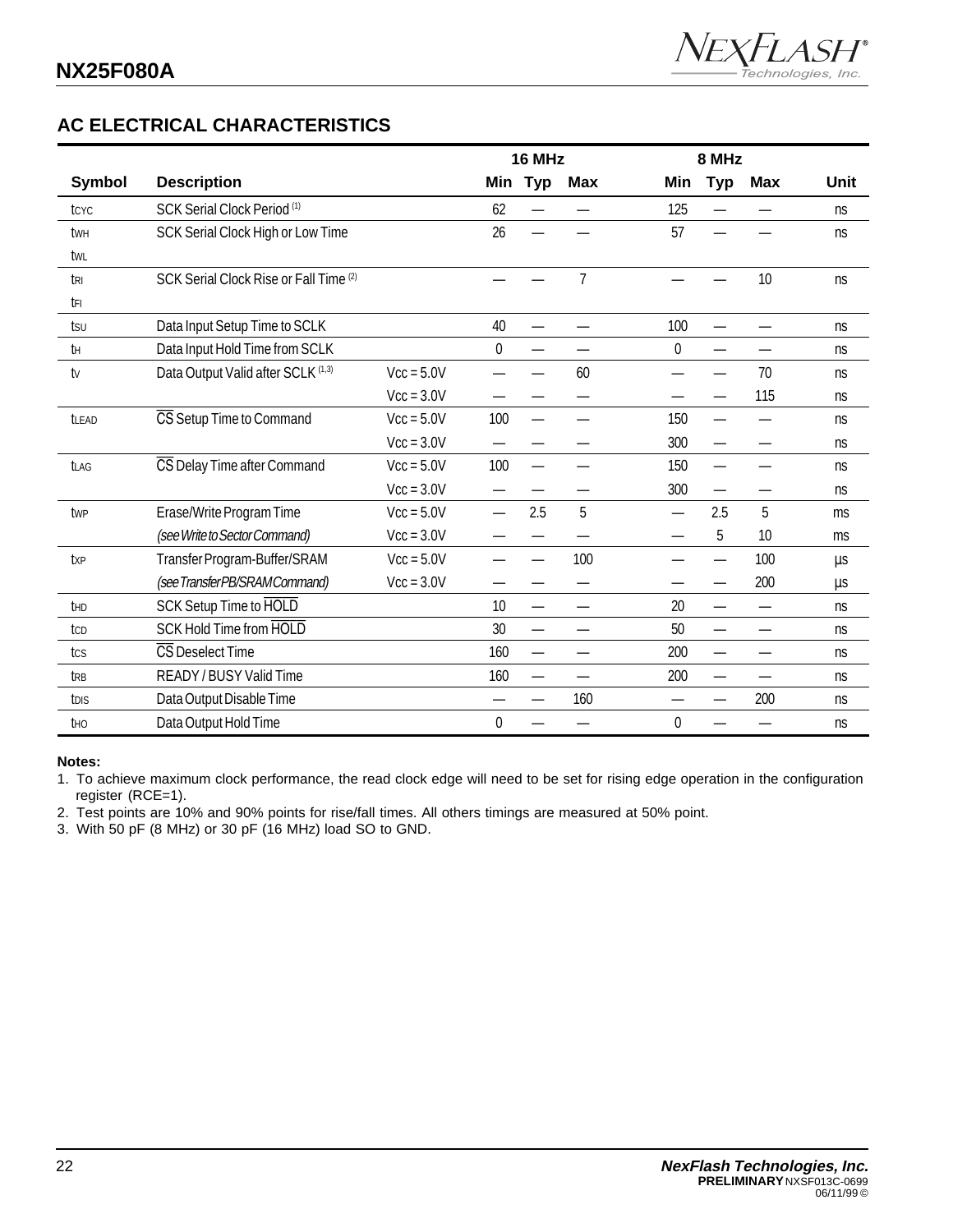

## **SERIAL OUTPUT TIMING**



## **SERIAL INPUT TIMING**



## **HOLD TIMING**

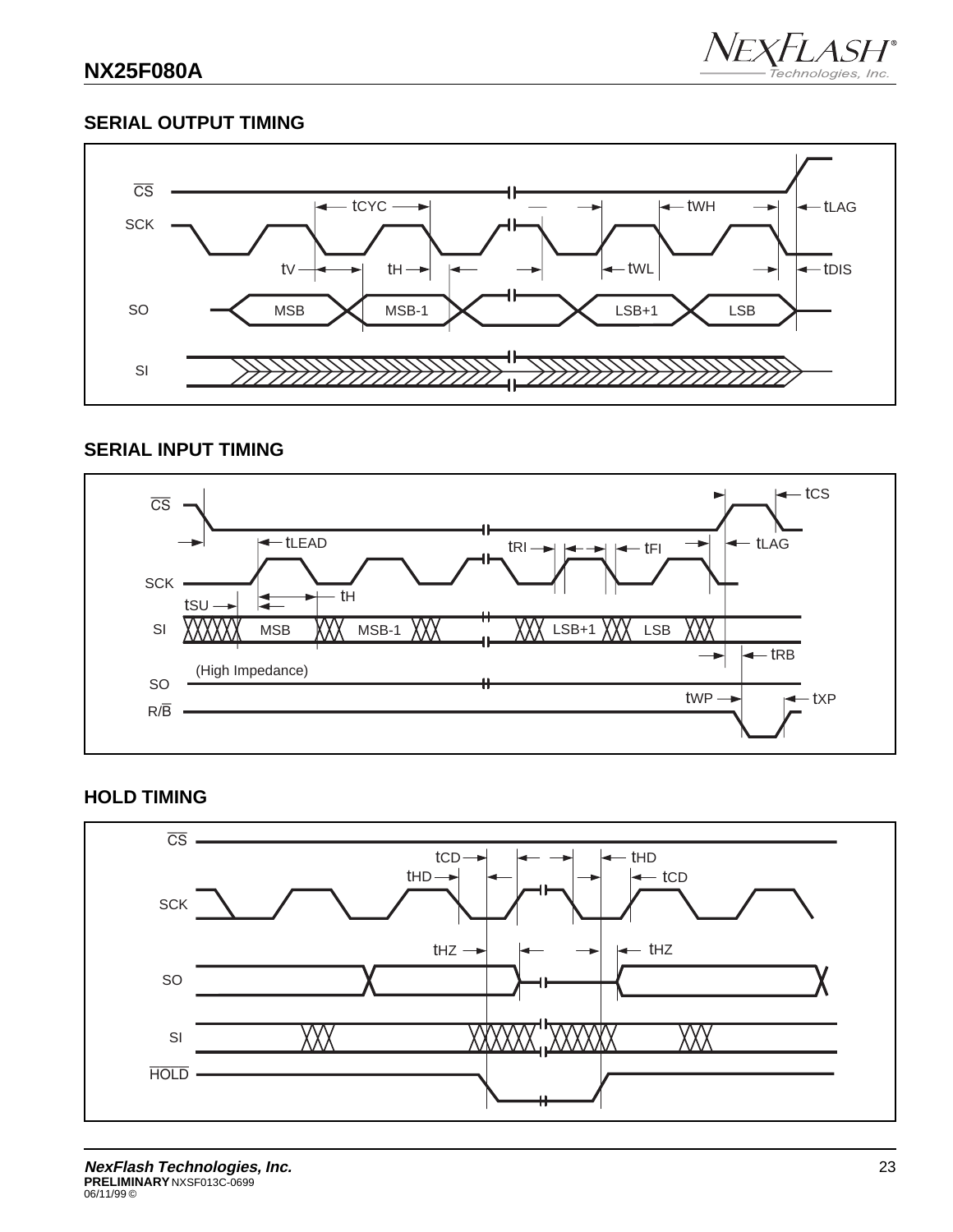

## **PACKAGE INFORMATION**

**Plastic TSOP - 24/28-pins Package Code: T (Type II)**